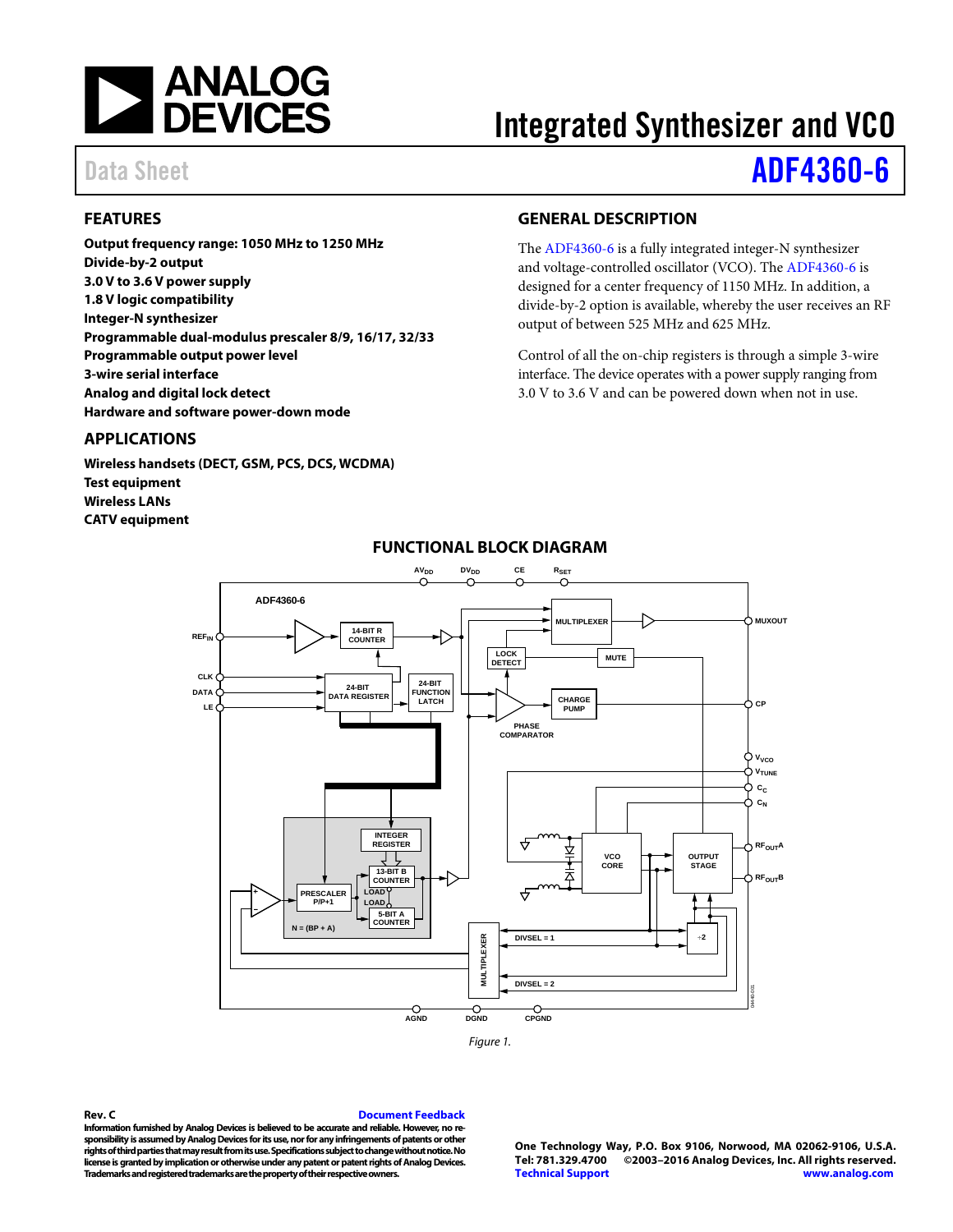# **TABLE OF CONTENTS**

# <span id="page-1-0"></span>**REVISION HISTORY**

| $3/16$ –Rev. B to Rev. C                |  |
|-----------------------------------------|--|
| Changed ADF4360 Family to ADF4360-0 and |  |
|                                         |  |
|                                         |  |
|                                         |  |
|                                         |  |

# $11/12$ —Rev. A to Rev. B

| PCB Design Guidelines for Chip Scale Package 22 |  |
|-------------------------------------------------|--|
|                                                 |  |
|                                                 |  |
|                                                 |  |

#### 12/04-Rev. 0 to Rev. A

### 11/03-Revision 0: Initial Version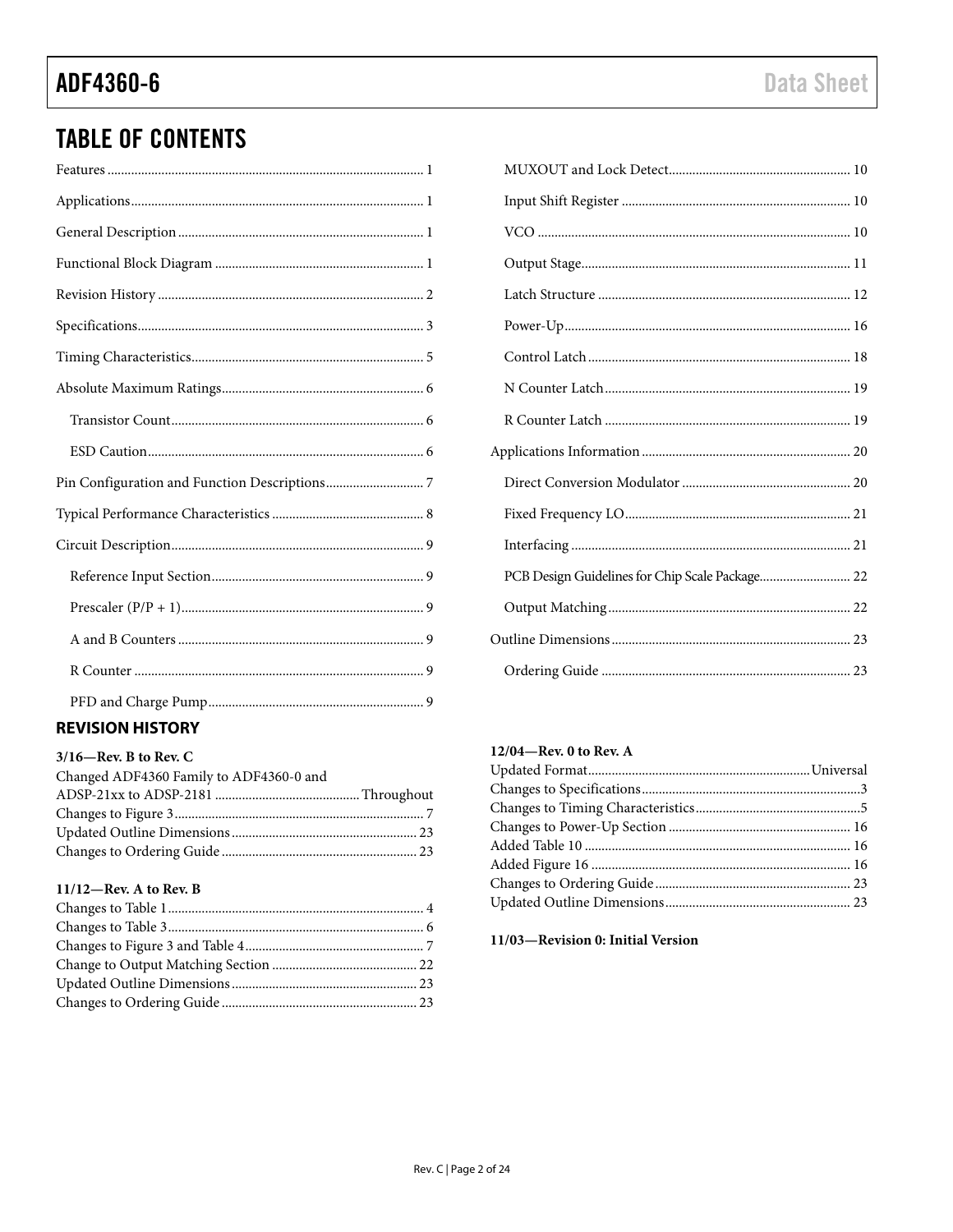# <span id="page-2-0"></span>SPECIFICATIONS<sup>1</sup>

 $\text{AV}_{\text{DD}} = \text{DV}_{\text{DD}} = \text{V}_{\text{VCO}} = 3.3 \text{ V} \pm 10\%; \text{AGND} = \text{DGND} = 0 \text{ V}; \text{T}_\text{A} = \text{T}_{\text{MIN}} \text{ to } \text{T}_{\text{MAX}}$  unless otherwise noted.

| Table 1.                                           |                         |               |                                                                                               |
|----------------------------------------------------|-------------------------|---------------|-----------------------------------------------------------------------------------------------|
| <b>Parameter</b>                                   | <b>B</b> Version        | Unit          | <b>Test Conditions/Comments</b>                                                               |
| <b>REF<sub>IN</sub> CHARACTERISTICS</b>            |                         |               |                                                                                               |
| <b>REF</b> IN Input Frequency                      | 10/250                  | MHz min/max   | For f < 10 MHz, use a dc-coupled CMOS-compatible<br>square wave, slew rate $> 21$ V/ $\mu$ s. |
| <b>REF</b> IN Input Sensitivity                    | 0.7/AV <sub>DD</sub>    | V p-p min/max | AC-coupled.                                                                                   |
|                                                    | 0 to AV <sub>DD</sub>   | V max         | CMOS compatible.                                                                              |
| <b>REF<sub>IN</sub></b> Input Capacitance          | 5.0                     | pF max        |                                                                                               |
| <b>REF<sub>IN</sub></b> Input Current              | ±100                    | µA max        |                                                                                               |
| PHASE DETECTOR                                     |                         |               |                                                                                               |
| Phase Detector Frequency <sup>2</sup>              | 8                       | MHz max       |                                                                                               |
| <b>CHARGE PUMP</b>                                 |                         |               |                                                                                               |
| I <sub>CP</sub> Sink/Source <sup>3</sup>           |                         |               | With $R_{SET} = 4.7$ k $\Omega$ .                                                             |
| High Value                                         | 2.5                     | mA typ        |                                                                                               |
| Low Value                                          | 0.312                   | mA typ        |                                                                                               |
| R <sub>SET</sub> Range                             | 2.7/10                  | $k\Omega$     |                                                                                               |
| I <sub>CP</sub> Three-State Leakage Current        | 0.2                     | nA typ        |                                                                                               |
| Sink and Source Current Matching                   | $\overline{2}$          | % typ         | $1.25 V \le V_{CP} \le 2.5 V$ .                                                               |
| ICP VS. VCP                                        | 1.5                     | % typ         | $1.25 V \leq V_{CP} \leq 2.5 V$ .                                                             |
| I <sub>CP</sub> vs. Temperature                    | $\overline{2}$          | % typ         | $V_{CP} = 2.0 V.$                                                                             |
| <b>LOGIC INPUTS</b>                                |                         |               |                                                                                               |
| VINH, Input High Voltage                           | 1.5                     | V min         |                                                                                               |
| VINL, Input Low Voltage                            | 0.6                     | V max         |                                                                                               |
| I <sub>INH</sub> /I <sub>INL</sub> , Input Current | ±1                      | µA max        |                                                                                               |
| C <sub>IN</sub> , Input Capacitance                | 3.0                     | pF max        |                                                                                               |
| <b>LOGIC OUTPUTS</b>                               |                         |               |                                                                                               |
| V <sub>OH</sub> , Output High Voltage              | $DV_{DD} - 0.4$         | V min         | CMOS output chosen.                                                                           |
| I <sub>OH</sub> , Output High Current              | 500                     | µA max        |                                                                                               |
| V <sub>OL</sub> , Output Low Voltage               | 0.4                     | V max         | $I_{OL} = 500 \mu A$ .                                                                        |
| POWER SUPPLIES                                     |                         |               |                                                                                               |
| <b>AV<sub>DD</sub></b>                             | 3.0/3.6                 | V min/V max   |                                                                                               |
| <b>DV</b> <sub>DD</sub>                            | <b>AV</b> <sub>DD</sub> |               |                                                                                               |
| <b>V</b> <sub>vco</sub>                            | AV <sub>DD</sub>        |               |                                                                                               |
| $Al_{DD}$ <sup>4</sup>                             | 10                      | mA typ        |                                                                                               |
| $D\text{I}_{DD}$ <sup>4</sup>                      | 2.5                     | mA typ        |                                                                                               |
| $I_{VCO}$ <sup>4, 5</sup>                          | 19.0                    | mA typ        | $l_{CORF} = 10$ mA.                                                                           |
| $I_{\text{RFOUT}}^4$                               | 3.5 to 11.0             | mA typ        | RF output stage is programmable.                                                              |
| Low Power Sleep Mode <sup>4</sup>                  | 7                       | µA typ        |                                                                                               |
| RF OUTPUT CHARACTERISTICS <sup>5</sup>             |                         |               |                                                                                               |
| VCO Output Frequency                               | 1050/1250               | MHz min/max   | $I_{\text{CORE}} = 10 \text{ mA}.$                                                            |
| <b>VCO Sensitivity</b>                             | 32                      | MHz/V typ     |                                                                                               |
| Lock Time <sup>6</sup>                             | 400                     | µs typ        | To within 10 Hz of final frequency.                                                           |
| Frequency Pushing (Open Loop)                      | 6                       | MHz/V typ     |                                                                                               |
| Frequency Pulling (Open Loop)                      | 15                      | kHz typ       | Into 2.00 VSWR load.                                                                          |
| Harmonic Content (Second)                          | $-13$                   | dBc typ       |                                                                                               |
| Harmonic Content (Third)                           | $-19$                   | dBc typ       |                                                                                               |
| Output Power <sup>5, 7</sup>                       | $-13.5/-4.5$            | dBm typ       | Programmable in 3 dB steps. See Table 7.                                                      |
| <b>Output Power Variation</b>                      | ±3                      | dB typ        | For tuned loads, see the Output Matching section.                                             |
| <b>VCO Tuning Range</b>                            | 1.25/2.5                | V min/max     |                                                                                               |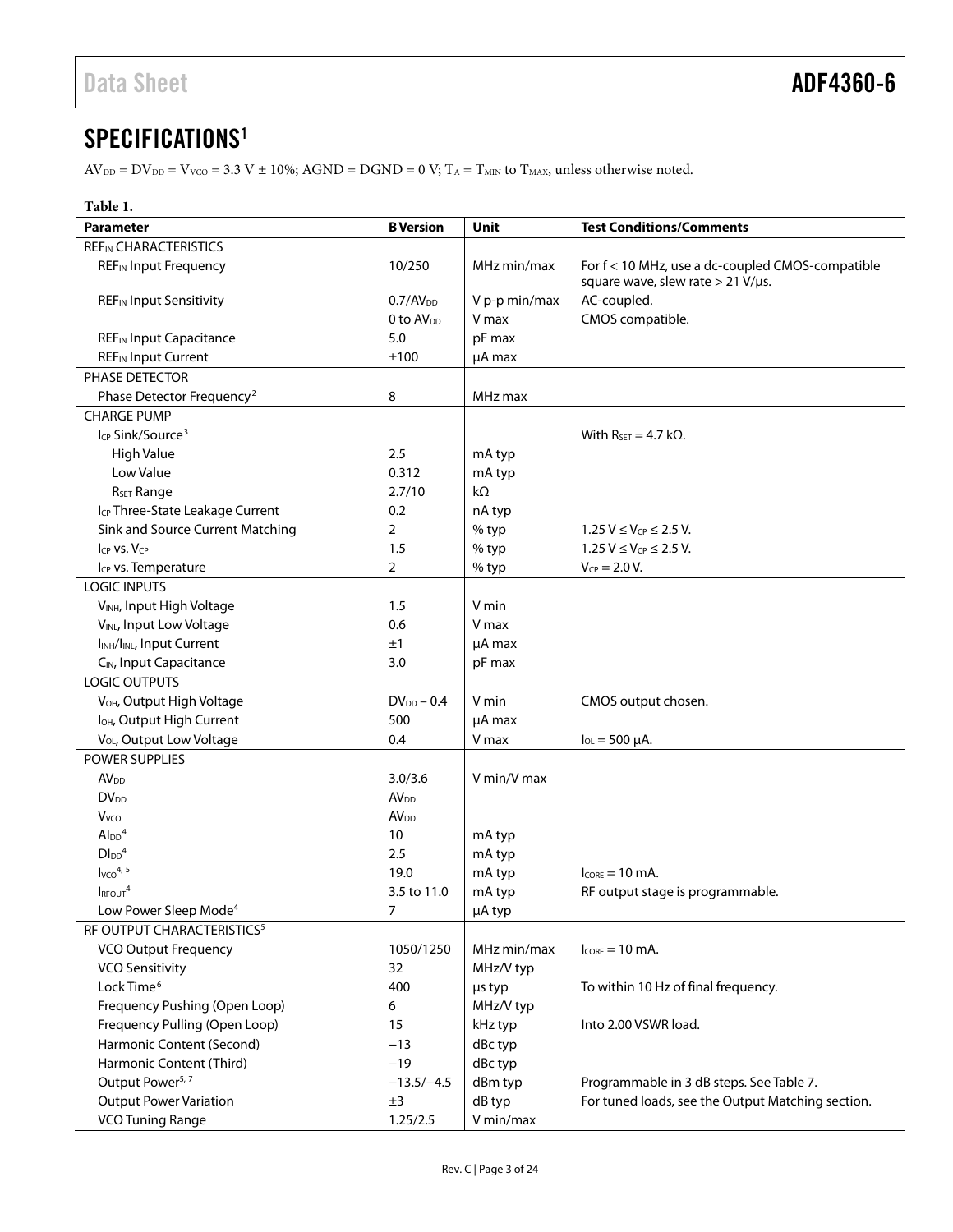# <span id="page-3-0"></span>ADF4360-6 Data Sheet

| <b>Parameter</b>                                        | <b>B</b> Version | Unit        | <b>Test Conditions/Comments</b> |
|---------------------------------------------------------|------------------|-------------|---------------------------------|
| NOISE CHARACTERISTICS <sup>5</sup>                      |                  |             |                                 |
| VCO Phase-Noise Performance <sup>8</sup>                | $-110$           | dBc/Hz typ  | At 100 kHz offset from carrier. |
|                                                         | $-132$           | dBc/Hz typ  | At 1 MHz offset from carrier.   |
|                                                         | $-141$           | dBc/Hz typ  | At 3 MHz offset from carrier.   |
|                                                         | $-147$           | dBc/Hz typ  | At 10 MHz offset from carrier.  |
| Synthesizer Phase-Noise Floor <sup>9</sup>              | $-172$           | dBc/Hz typ  | At 25 kHz PFD frequency.        |
|                                                         | $-163$           | dBc/Hz typ  | At 200 kHz PFD frequency.       |
|                                                         | $-147$           | dBc/Hz typ  | At 8 MHz PFD frequency.         |
| In-Band Phase Noise <sup>10, 11</sup>                   | $-88$            | dBc/Hz typ  | At 1 kHz offset from carrier.   |
| RMS Integrated Phase Error <sup>12</sup>                | 0.64             | Degrees typ | 100 Hz to 100 kHz.              |
| Spurious Signals due to PFD Frequency <sup>11, 13</sup> | $-65$            | dBc typ     |                                 |
| Level of Unlocked Signal with MTLD Enabled              | $-44$            | dBm typ     |                                 |

<sup>1</sup> Operating temperature range is –40°C to +85°C.

<sup>2</sup> Guaranteed by design. Sample tested to ensure compliance.

 $3$  I<sub>CP</sub> is internally modified to maintain constant loop gain over the frequency range.

 $4 T_A = 25^{\circ}$ C; A $V_{DD} = DV_{DD} = V_{VCO} = 3.3 V$ ; P = 32.

 $5$  These characteristics are guaranteed for VCO core power = 10 mA.

 $6$  Jumping from 1.0 GHz to 1.25 GHz. PFD frequency = 200 kHz; loop bandwidth = 10 kHz.

<sup>7</sup> Using 50 Ω resistors to V<sub>VCO</sub>, into a 50 Ω load. For tuned loads, see th[e Output Matching](#page-21-1) section.

<sup>8</sup> The noise of the VCO is measured in open-loop conditions.

- 9 The synthesizer phase-noise floor is estimated by measuring the in-band phase noise at the output of the VCO and subtracting 20 log N (where N is the N divider value).
- <sup>10</sup> The phase noise is measured with th[e EV-ADF4360-6EB1Z](http://www.analog.com/adf4360-6?doc=adf4360-6.pdf) Evaluation Board and the HP8562E Spectrum Analyzer. The spectrum analyzer provides the REF<sub>IN</sub> for the synthesizer; offset frequency = 1 kHz.

 $11$  f<sub>REFIN</sub> = 10 MHz; f<sub>PFD</sub> = 200 kHz; N = 5000; Loop B/W = 10 kHz.

 $12 f_{REFIN} = 10 MHz$ ;  $f_{PFD} = 1 MHz$ ;  $N = 1000$ ; Loop B/W = 25 kHz.

<sup>13</sup> The spurious signals are measured with th[e EV-ADF4360-6EB1Z](http://www.analog.com/adf4360-6?doc=adf4360-6.pdf) Evaluation Board and the HP8562E Spectrum Analyzer. The spectrum analyzer provides the REF<sub>IN</sub> for the synthesizer;  $f_{\text{REFOUT}} = 10 \text{ MHz at } 0 \text{ dBm}$ .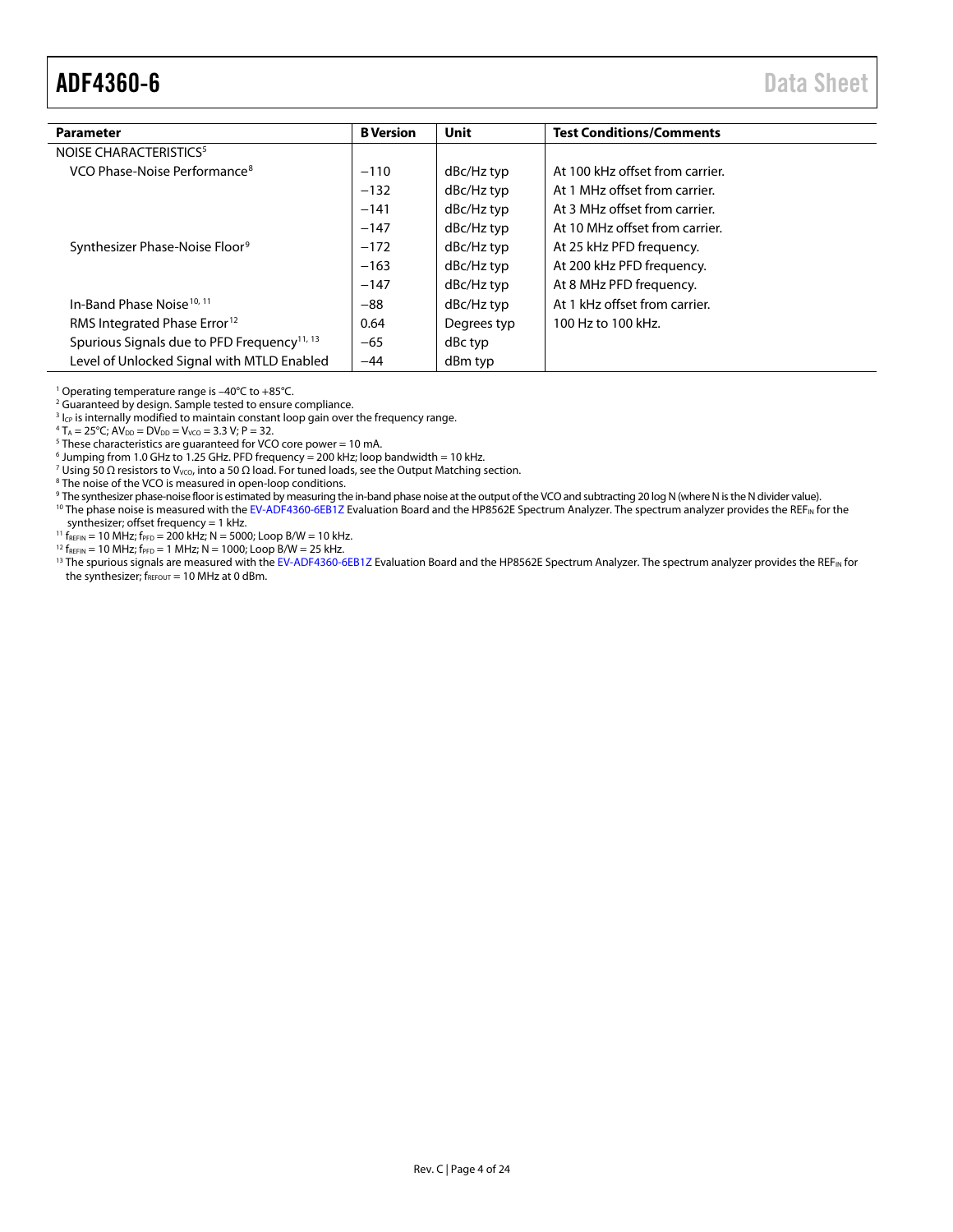# <span id="page-4-0"></span>TIMING CHARACTERISTICS<sup>1</sup>

 $AV_{DD} = DV_{DD} = V_{VCO} = 3.3 V \pm 10\%$ ; AGND = DGND = 0 V; 1.8 V and 3 V logic levels used; T<sub>A</sub> = T<sub>MIN</sub> to T<sub>MAX</sub>, unless otherwise noted.

| Table 2.         |                                             |        |                                 |  |
|------------------|---------------------------------------------|--------|---------------------------------|--|
| <b>Parameter</b> | Limit at $T_{MIN}$ to $T_{MAX}$ (B Version) | Unit   | <b>Test Conditions/Comments</b> |  |
| t1               | 20                                          | ns min | LE Setup Time                   |  |
| t <sub>2</sub>   | 10                                          | ns min | DATA to CLOCK Setup Time        |  |
| $t_3$            | 10                                          | ns min | DATA to CLOCK Hold Time         |  |
| t <sub>4</sub>   | 25                                          | ns min | <b>CLOCK High Duration</b>      |  |
| t <sub>5</sub>   | 25                                          | ns min | <b>CLOCK Low Duration</b>       |  |
| t <sub>6</sub>   | 10                                          | ns min | CLOCK to LE Setup Time          |  |
| t,               | 20                                          | ns min | LE Pulse Width                  |  |

<sup>1</sup> See th[e Power-Up](#page-15-0) section for the recommended power-up procedure for this device.

<span id="page-4-1"></span>

*Figure 2. Timing Diagram*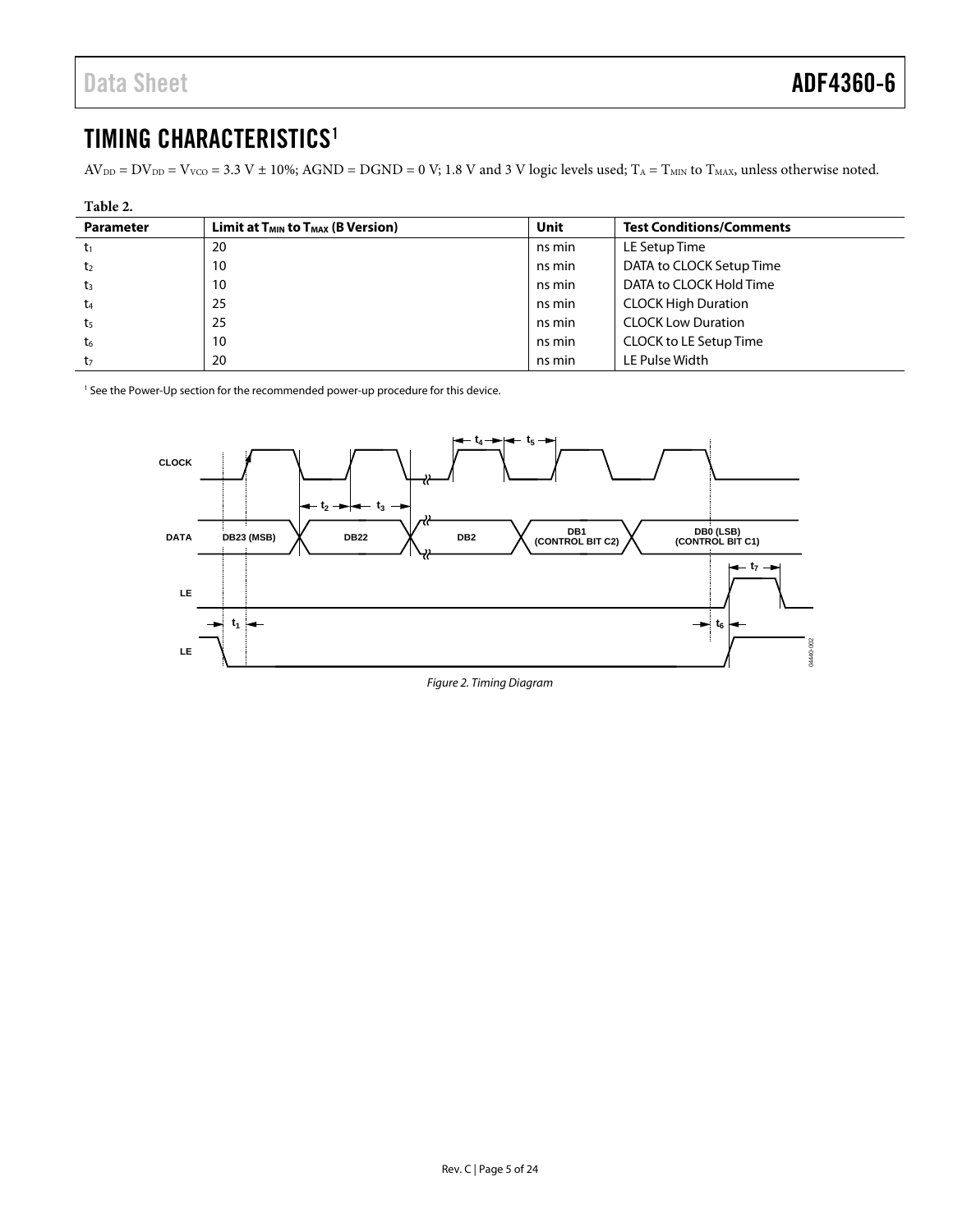# <span id="page-5-0"></span>ABSOLUTE MAXIMUM RATINGS

 $T_A = 25$ °C, unless otherwise noted.

#### **Table 3.**

| <b>Parameter</b>                     | Rating                               |
|--------------------------------------|--------------------------------------|
| $AV_{DD}$ to $GND1$                  | $-0.3$ V to $+3.9$ V                 |
| AV <sub>DD</sub> to DV <sub>DD</sub> | $-0.3$ V to $+0.3$ V                 |
| Vyco to GND                          | $-0.3$ V to $+3.9$ V                 |
| Vvco t <b>o AV</b> on                | $-0.3$ V to $+0.3$ V                 |
| Digital I/O Voltage to GND           | $-0.3$ V to V <sub>pp</sub> + 0.3 V  |
| Analog I/O Voltage to GND            | $-0.3$ V to V <sub>pp</sub> $+0.3$ V |
| <b>REF<sub>IN</sub></b> to GND       | $-0.3$ V to V <sub>pp</sub> + 0.3 V  |
| Operating Temperature Range          |                                      |
| <b>Maximum Junction Temperature</b>  | $150^{\circ}$ C                      |
| $CSP \theta_{JA}$ Thermal Impedance  |                                      |
| Paddle Soldered                      | $50^{\circ}$ C/W                     |
| Paddle Not Soldered                  | 88°C/W                               |
| Lead Temperature, Soldering Reflow   | $260^{\circ}$ C                      |

 $1$  GND = AGND = DGND = 0 V.

Stresses at or above those listed under Absolute Maximum Ratings may cause permanent damage to the product. This is a stress rating only; functional operation of the product at these or any other conditions above those indicated in the operational section of this specification is not implied. Operation beyond the maximum operating conditions for extended periods may affect product reliability.

This device is a high performance RF integrated circuit with an ESD rating of <1 kV and it is ESD sensitive. Proper precautions should be taken for handling and assembly.

#### <span id="page-5-1"></span>**TRANSISTOR COUNT**

12543 (CMOS) and 700 (Bipolar).

#### <span id="page-5-2"></span>**ESD CAUTION**



ESD (electrostatic discharge) sensitive device. Charged devices and circuit boards can discharge without detection. Although this product features patented or proprietary protection circuitry, damage may occur on devices subjected to high energy ESD. Therefore, proper ESD precautions should be taken to avoid performance degradation or loss of functionality.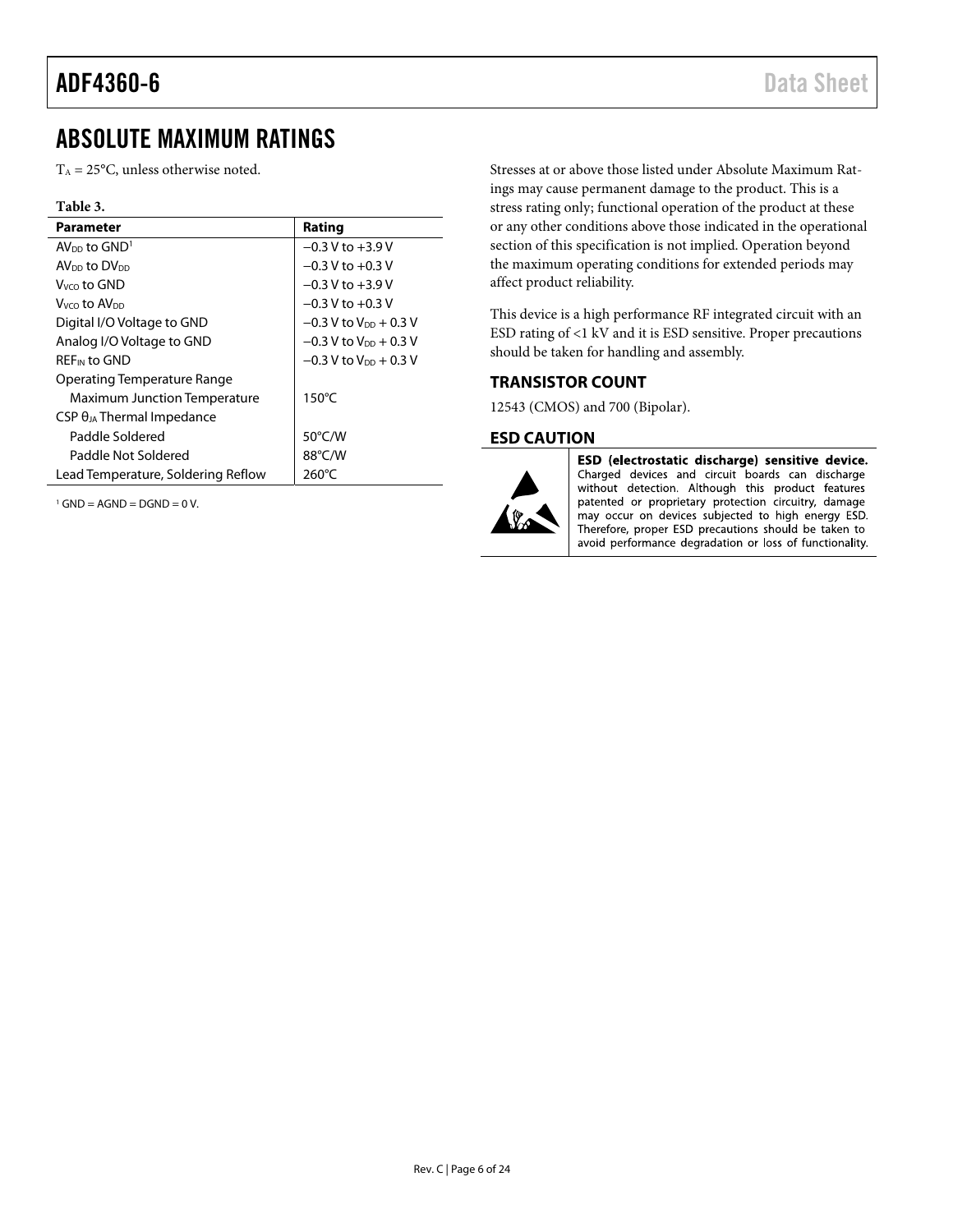# <span id="page-6-0"></span>PIN CONFIGURATION AND FUNCTION DESCRIPTIONS



|  |  | <b>Table 4. Pin Functional Descriptions</b> |
|--|--|---------------------------------------------|
|--|--|---------------------------------------------|

| Pin No.        | <b>Mnemonic</b>         | <b>Description</b>                                                                                                                                                                                                                                                                                             |
|----------------|-------------------------|----------------------------------------------------------------------------------------------------------------------------------------------------------------------------------------------------------------------------------------------------------------------------------------------------------------|
| $\mathbf{1}$   | <b>CPGND</b>            | Charge Pump Ground. This is the ground return path for the charge pump.                                                                                                                                                                                                                                        |
| 2              | <b>AV<sub>DD</sub></b>  | Analog Power Supply. This ranges from 3.0 V to 3.6 V. Decoupling capacitors to the analog ground plane<br>should be placed as close as possible to this pin. AV <sub>DD</sub> must have the same value as DV <sub>DD</sub> .                                                                                   |
| 3, 8 to 11, 22 | <b>AGND</b>             | Analog Ground. This is the ground return path of the prescaler and VCO.                                                                                                                                                                                                                                        |
| 4              | <b>RFoutA</b>           | VCO Output. The output level is programmable from -4.5 dBm to -13.5 dBm. See the Output Matching section<br>for a description of the various output stages.                                                                                                                                                    |
| 5              | <b>RFourB</b>           | VCO Complementary Output. The output level is programmable from -4.5 dBm to -13.5 dBm. See the Output<br>Matching section for a description of the various output stages.                                                                                                                                      |
| 6              | V <sub>vco</sub>        | Power Supply for the VCO. This ranges from 3.0 V to 3.6 V. Decoupling capacitors to the analog ground plane<br>should be placed as close as possible to this pin. $V_{VCO}$ must have the same value as $AV_{DD}$ .                                                                                            |
| 7              | <b>VTUNE</b>            | Control Input to the VCO. This voltage determines the output frequency and is derived from filtering the CP output voltage.                                                                                                                                                                                    |
| 12             | C <sub>C</sub>          | Internal Compensation Node. This pin must be decoupled to ground with a 10 nF capacitor.                                                                                                                                                                                                                       |
| 13             | RSET                    | Connecting a resistor between this pin and CP <sub>GND</sub> sets the maximum charge pump output current for the syn-<br>thesizer. The nominal voltage potential at the R <sub>SET</sub> pin is 0.6 V. The relationship between I <sub>CP</sub> and R <sub>SET</sub> is<br>$I_{CPmax} = \frac{11.75}{R_{SET}}$ |
|                |                         | where $R_{\text{SET}} = 4.7 \text{ k}\Omega$ , $I_{\text{CPmax}} = 2.5 \text{ mA}$ .                                                                                                                                                                                                                           |
| 14             | $C_{N}$                 | Internal Compensation Node. This pin must be decoupled to V <sub>VCO</sub> with a 10 µF capacitor.                                                                                                                                                                                                             |
| 15             | <b>DGND</b>             | Digital Ground.                                                                                                                                                                                                                                                                                                |
| 16             | <b>REF<sub>IN</sub></b> | Reference Input. This is a CMOS input with a nominal threshold of V <sub>DD</sub> /2 and a dc equivalent input resistance of<br>100 kΩ. See Figure 10. This input can be driven from a TTL or CMOS crystal oscillator, or it can be ac-coupled.                                                                |
| 17             | <b>CLK</b>              | Serial Clock Input. This serial clock is used to clock in the serial data to the registers. The data is latched into the<br>24-bit shift register on the CLK rising edge. This input is a high impedance CMOS input.                                                                                           |
| 18             | <b>DATA</b>             | Serial Data Input. The serial data is loaded MSB first with the two LSBs being the control bits. This input is a<br>high impedance CMOS input.                                                                                                                                                                 |
| 19             | LE                      | Load Enable, CMOS Input. When LE goes high, the data stored in the shift registers is loaded into one of the<br>four latches, and the relevant latch is selected using the control bits.                                                                                                                       |
| 20             | <b>MUXOUT</b>           | This multiplexer output allows either the lock detect, the scaled RF, or the scaled reference frequency to be<br>accessed externally.                                                                                                                                                                          |
| 21             | $DV_{DD}$               | Digital Power Supply. This ranges from 3.0 V to 3.6 V. Decoupling capacitors to the digital ground plane should<br>be placed as close as possible to this pin. DV <sub>DD</sub> must have the same value as AV <sub>DD</sub> .                                                                                 |
| 23             | <b>CE</b>               | Chip Enable. A logic low on this pin powers down the device and puts the charge pump into three-state mode.<br>Taking the pin high powers up the device depending on the status of the power-down bits.                                                                                                        |
| 24             | <b>CP</b>               | Charge Pump Output. When enabled, this provides ± lc <sub>p</sub> to the external loop filter, which in turn drives the internal VCO.                                                                                                                                                                          |
| $\mathbf{0}$   | EP                      | Exposed Pad. The exposed pad must be connected to AGND.                                                                                                                                                                                                                                                        |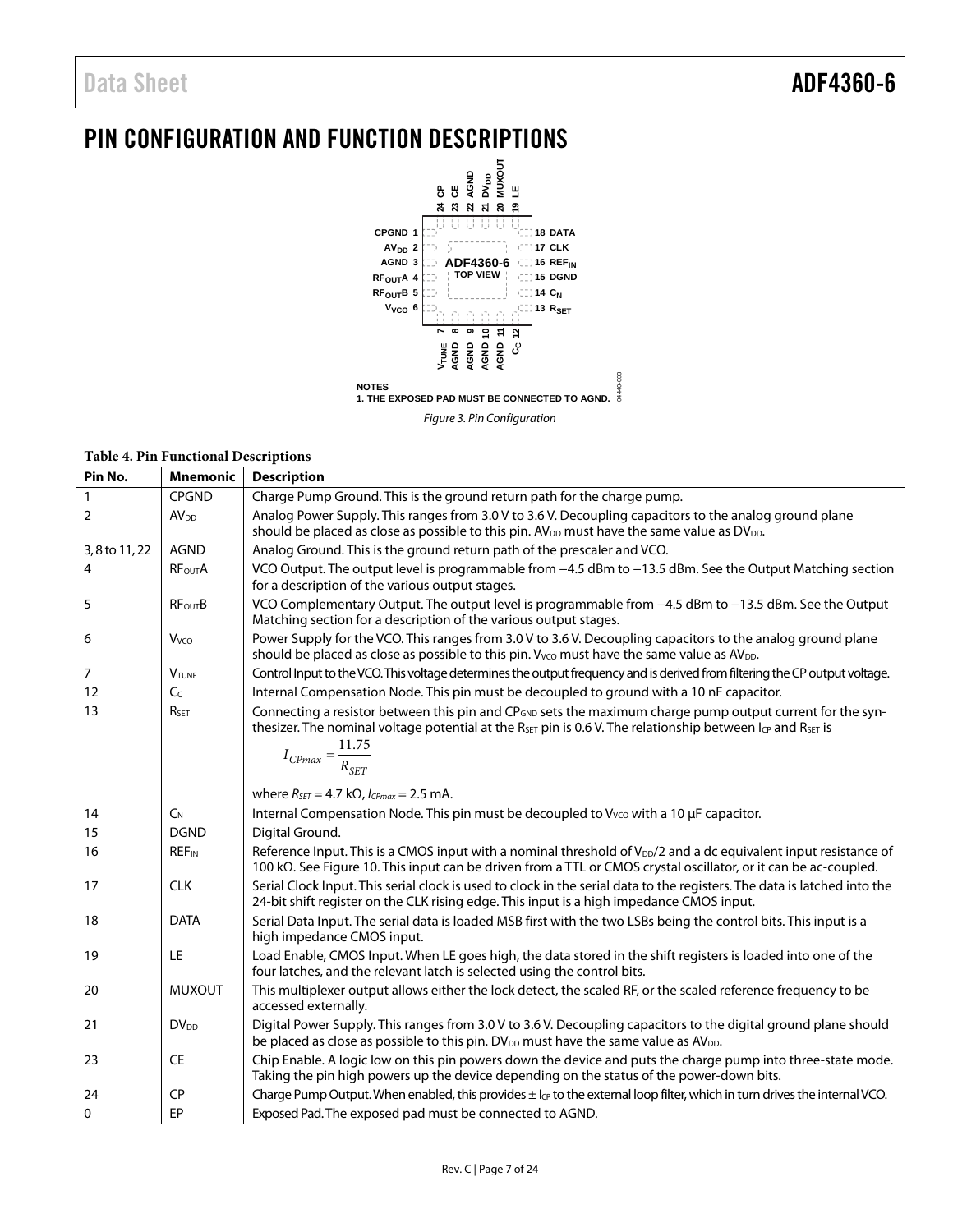# ADF4360-6 Data Sheet

# <span id="page-7-0"></span>TYPICAL PERFORMANCE CHARACTERISTICS



*Figure 4. Open-Loop VCO Phase Noise*



*Figure 5. VCO Phase Noise, 1150 MHz, 200 kHz PFD, 10 kHz Loop Bandwidth*



*Figure 6. VCO Phase Noise, 575 MHz, Divide-by-2 Enabled, 200 kHz PFD, 10 kHz Loop Bandwidth*



*Figure 7. Close-In Phase Noise at 1150 MHz (200 kHz Channel Spacing)*



*Figure 8. Reference Spurs at 1150 MHz (200 kHz Channel Spacing, 10 kHz Loop Bandwidth)*



*Figure 9. Reference Spurs at 1150 MHz (1 MHz Channel Spacing, 25 kHz Loop Bandwidth)*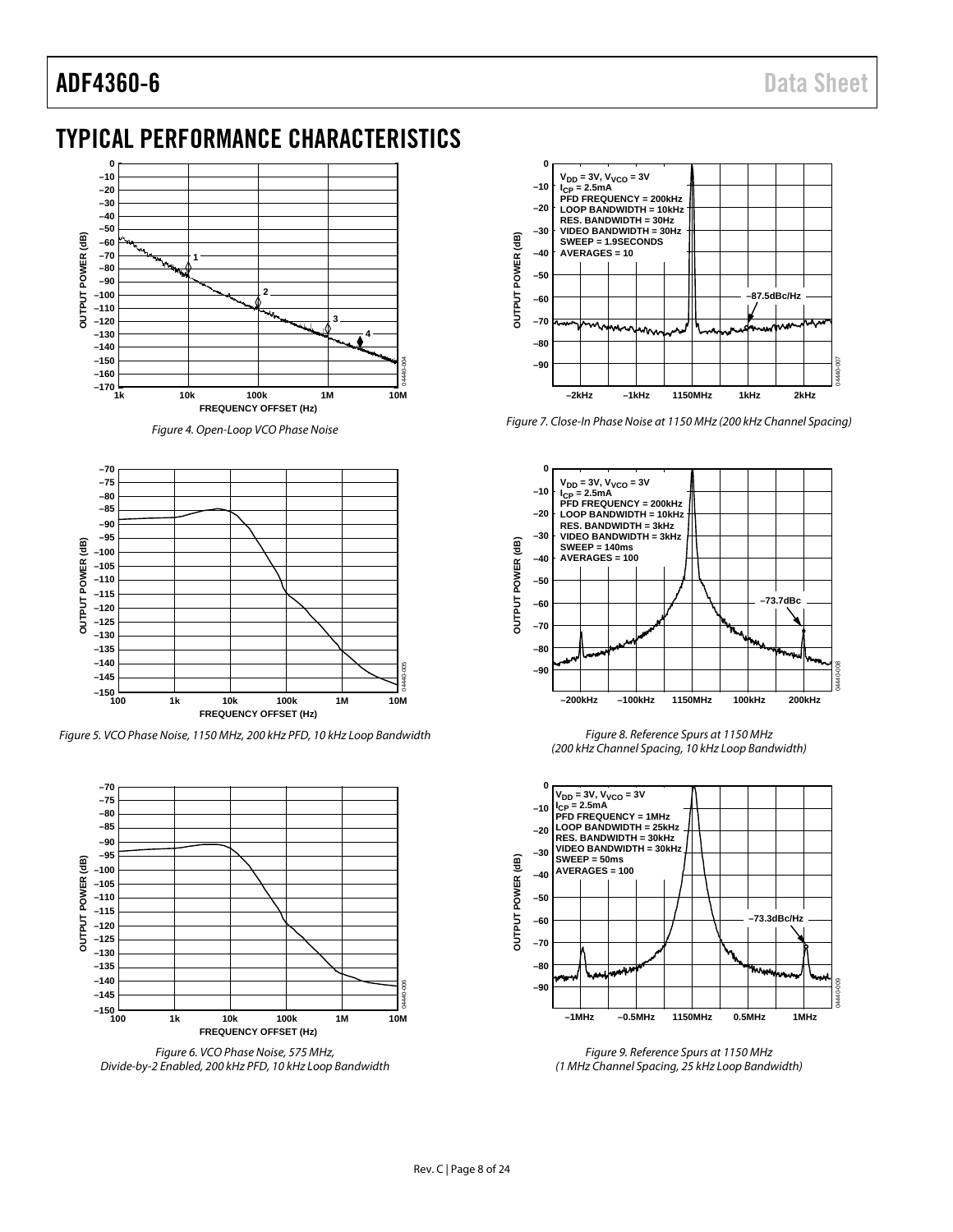# <span id="page-8-0"></span>CIRCUIT DESCRIPTION

# <span id="page-8-1"></span>**REFERENCE INPUT SECTION**

The reference input stage is shown i[n Figure 10.](#page-8-6) SW1 and SW2 are normally closed switches. SW3 is normally open. When power-down is initiated, SW3 is closed, and SW1 and SW2 are opened. This ensures that there is no loading of the  $REF_{IN}$  pin on power-down.



#### <span id="page-8-6"></span><span id="page-8-2"></span>**PRESCALER (P/P + 1)**

The dual-modulus prescaler  $(P/P + 1)$ , along with the A and B counters, enables the large division ratio, *N*, to be realized  $(N = BP + A)$ . The dual-modulus prescaler, operating at CML levels, takes the clock from the VCO and divides it down to a manageable frequency for the CMOS A and B counters. The prescaler is programmable. It can be set in software to 8/9, 16/17, or 32/33 and is based on a synchronous 4/5 core. There is a minimum divide ratio possible for fully contiguous output frequencies; this minimum is determined by P, the prescaler value, and is given by  $(P^2 - P)$ .

# <span id="page-8-3"></span>**A AND B COUNTERS**

The A and B CMOS counters combine with the dual-modulus prescaler to allow a wide range division ratio in the PLL feedback counter. The counters are specified to work when the prescaler output is 300 MHz or less. Thus, with a VCO frequency of 2.5 GHz, a prescaler value of 16/17 is valid, but a value of 8/9 is not valid.

#### **Pulse Swallow Function**

The A and B counters, in conjunction with the dual-modulus prescaler, make it possible to generate output frequencies that are spaced only by the reference frequency divided by R. The VCO frequency equation is

$$
f_{\rm VCO} = ((P \times B) + A) \times f_{\rm REFIN} / R
$$

where:

*f*<sub>VCO</sub> is the output frequency of the VCO.

*P* is the preset modulus of the dual-modulus prescaler (8/9, 16/17, and so on).

*B* is the preset divide ratio of the binary 13-bit counter (3 to 8191). *A* is the preset divide ratio of the binary 5-bit swallow counter (0 to 31).

*fREFIN* is the external reference frequency oscillator.



# <span id="page-8-4"></span>**R COUNTER**

The 14-bit R counter allows the input reference frequency to be divided down to produce the reference clock to the phase frequency detector (PFD). Division ratios from 1 to 16,383 are allowed.

# <span id="page-8-5"></span>**PFD AND CHARGE PUMP**

The PFD takes inputs from the R counter and N counter  $(N = BP + A)$  and produces an output proportional to the phase and frequency difference between them. [Figure 12 i](#page-8-7)s a simplified schematic. The PFD includes a programmable delay element that controls the width of the antibacklash pulse. This pulse ensures that there is no dead zone in the PFD transfer function and minimizes phase noise and reference spurs. Two bits in the R counter latch, ABP2 and ABP1, control the width of the pulse (see [Table 9\)](#page-14-0).



<span id="page-8-7"></span>Figure 12. PFD Simplified Schematic and Timing (In Lock)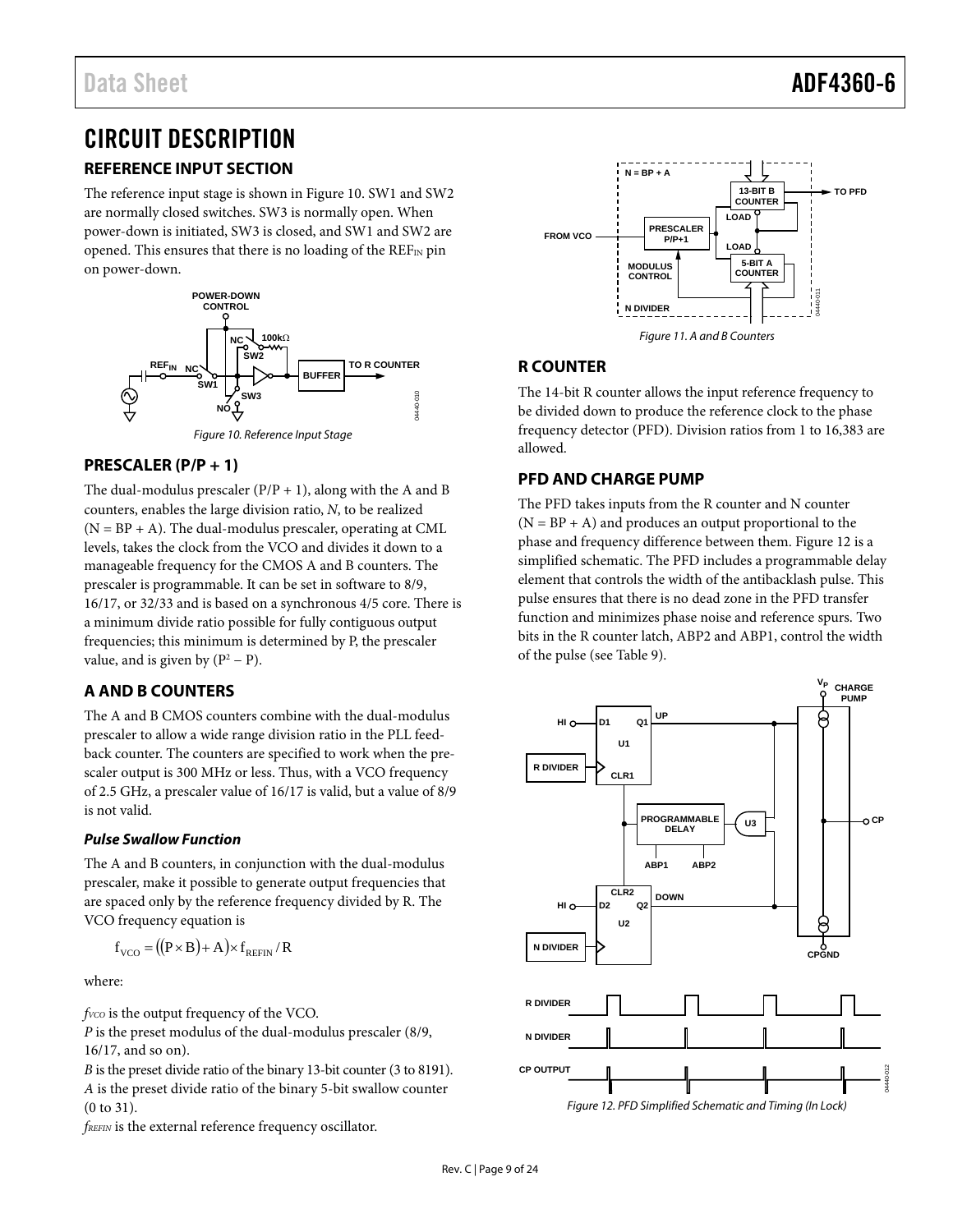# <span id="page-9-0"></span>**MUXOUT AND LOCK DETECT**

The output multiplexer on th[e ADF4360-6](http://www.analog.com/adf4360-6?doc=adf4360-6.pdf) allows the user to access various internal points on the chip. The state of MUXOUT is controlled by M3, M2, and M1 in the function latch. The full truth table is shown in [Table 7.](#page-12-0) [Figure 13](#page-9-3) shows the MUXOUT section in block diagram form.

#### *Lock Detect*

MUXOUT can be programmed for two types of lock detect: digital and analog. Digital lock detect is active high. When LDP in the R counter latch is set to 0, digital lock detect is set high when the phase error on three consecutive phase detector cycles is less than 15 ns.

With LDP set to 1, five consecutive cycles of less than 15 ns phase error are required to set the lock detect. It stays set high until a phase error of greater than 25 ns is detected on any subsequent PD cycle.

The N-channel open-drain analog lock detect should be operated with an external pull-up resistor of 10 k $\Omega$  nominal. When a lock has been detected, this output is high with narrow low going pulses.



*Figure 13. MUXOUT Circuit*

## <span id="page-9-3"></span><span id="page-9-1"></span>**INPUT SHIFT REGISTER**

The digital section of th[e ADF4360-6](http://www.analog.com/adf4360-6?doc=adf4360-6.pdf) includes a 24-bit input shift register, a 14-bit R counter, and an 18-bit N counter comprised of a 5-bit A counter and a 13-bit B counter. Data is clocked into the 24-bit shift register on each rising edge of CLK. The data is clocked in MSB first. Data is transferred from the shift register to one of four latches on the rising edge of LE. The destination latch is determined by the state of the two control bits (C2, C1) in the shift register. These are the two LSBs—DB1, DB0—as shown i[n Figure 2.](#page-4-1)

The truth table for these bits is shown in [Table 5.](#page-9-4) [Table 6](#page-11-1) shows a summary of how the latches are programmed. Note that the test mode latch is used for factory testing and should not be programmed by the user.

<span id="page-9-4"></span>

| <b>Control Bits</b> |   |                        |
|---------------------|---|------------------------|
| СЭ                  |   | Data Latch             |
|                     |   | Control Latch          |
|                     |   | <b>R</b> Counter       |
|                     | 0 | N Counter (A and B)    |
|                     |   | <b>Test Mode Latch</b> |

# <span id="page-9-2"></span>**VCO**

The VCO core in th[e ADF4360-6](http://www.analog.com/adf4360-6?doc=adf4360-6.pdf) uses eight overlapping bands, as shown i[n Figure 14,](#page-9-5) to allow a wide frequency range to be covered without a large VCO sensitivity  $(K_V)$  and resultant poor phase noise and spurious performance.

The correct band is chosen automatically by the band select logic at power-up or whenever the N counter latch is updated. It is important that the correct write sequence be followed at powerup. This sequence is

- 1. R counter latch
- 2. Control latch
- 3. N counter latch

During band select, which takes five PFD cycles, the VCO VTUNE is disconnected from the output of the loop filter and connected to an internal reference voltage.



<span id="page-9-5"></span>The R counter output is used as the clock for the band select logic and should not exceed 1 MHz. A programmable divider is provided at the R counter input to allow division by 1, 2, 4, or 8 and is controlled by Bits BSC1 and BSC2 in the R counter latch. Where the required PFD frequency exceeds 1 MHz, the divide ratio should be set to allow enough time for correct band selection.

After band selection, normal PLL action resumes. The nominal value of KV is 32 MHz/V, or 16 MHz/V if divide-by-2 operation has been selected (by programming DIV2 [DB22] high in the N counter latch). Th[e ADF4360-6](http://www.analog.com/adf4360-6?doc=adf4360-6.pdf) contains linearization circuitry to minimize any variation of the product of Ic<sub>P</sub> and K<sub>V</sub>.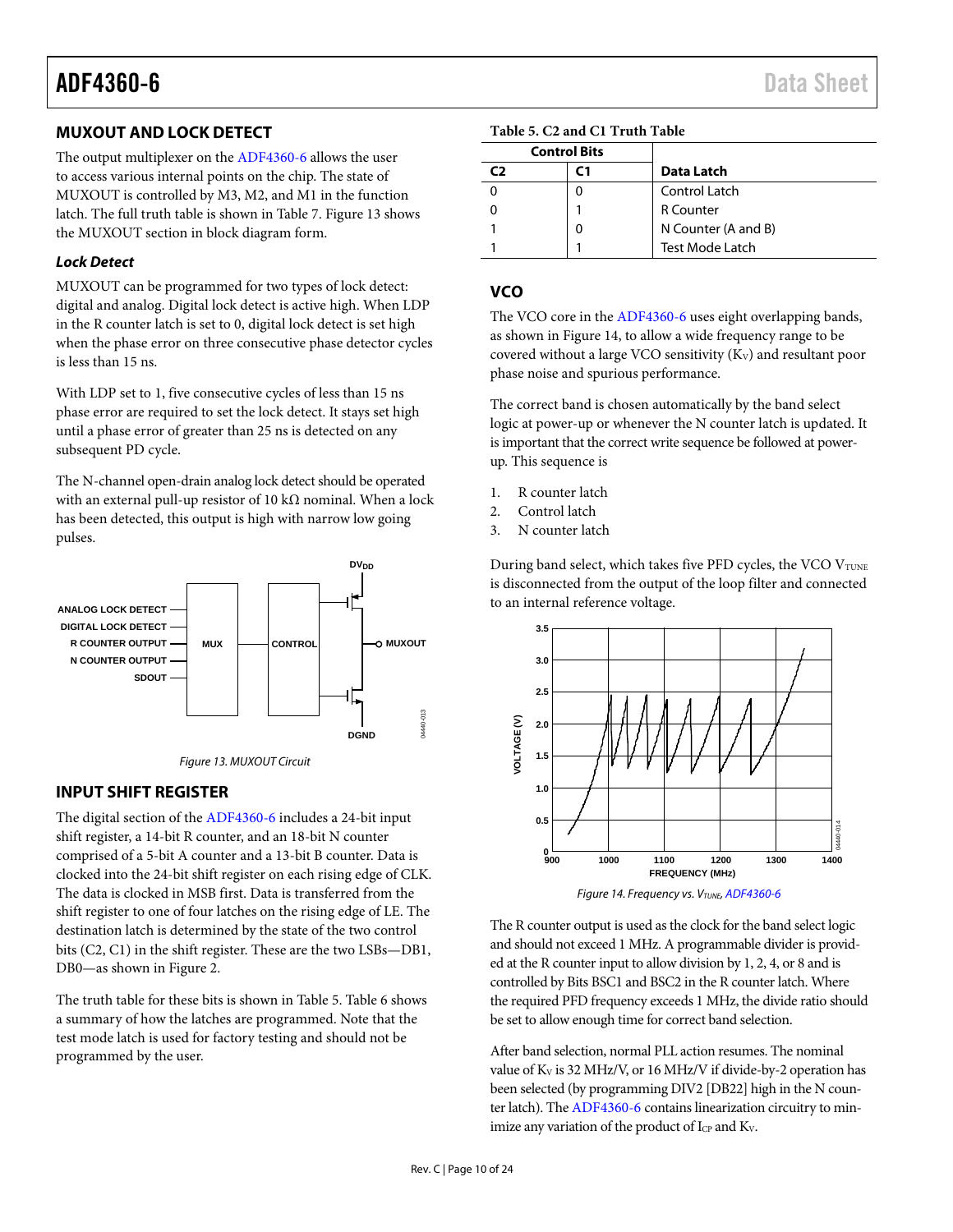The operating current in the VCO core is programmable in four steps: 5 mA, 10 mA, 15 mA, and 20 mA. This is controlled by Bits PC1 and PC2 in the control latch.

# <span id="page-10-0"></span>**OUTPUT STAGE**

The RF<sub>OUT</sub>A and RF<sub>OUT</sub>B pins of the [ADF4360-6](http://www.analog.com/adf4360-6?doc=adf4360-6.pdf) are connected to the collectors of an NPN differential pair driven by buffered outputs of the VCO, as shown i[n Figure 15.](#page-10-1) To allow the user to optimize the power dissipation versus the output power requirements, the tail current of the differential pair is programmable via Bits PL1 and PL2 in the control latch. Four current levels may be set: 3.5 mA, 5 mA, 7.5 mA, and 11 mA. These levels give output power levels of −13.5 dBm, −10.5 dBm, −7.5 dBm, and −4.5 dBm, respectively, using a 50  $\Omega$  resistor to V<sub>DD</sub> and ac coupling into a 50  $\Omega$  load. Alternatively, both outputs can be combined in a 1 + 1:1 transformer or a 180° microstrip coupler (see the [Output Matching](#page-21-1) section).

If the outputs are used individually, the optimum output stage consists of a shunt inductor to  $V_{DD}$ .

Another feature of th[e ADF4360-6](http://www.analog.com/adf4360-6?doc=adf4360-6.pdf) is that the supply current to the RF output stage is shut down until the device achieves lock as measured by the digital lock detect circuitry. This is enabled by the mute-till-lock detect (MTLD) bit in the control latch.



<span id="page-10-1"></span>*Figure 15[. ADF4360-6](http://www.analog.com/adf4360-6?doc=adf4360-6.pdf) Output Stage*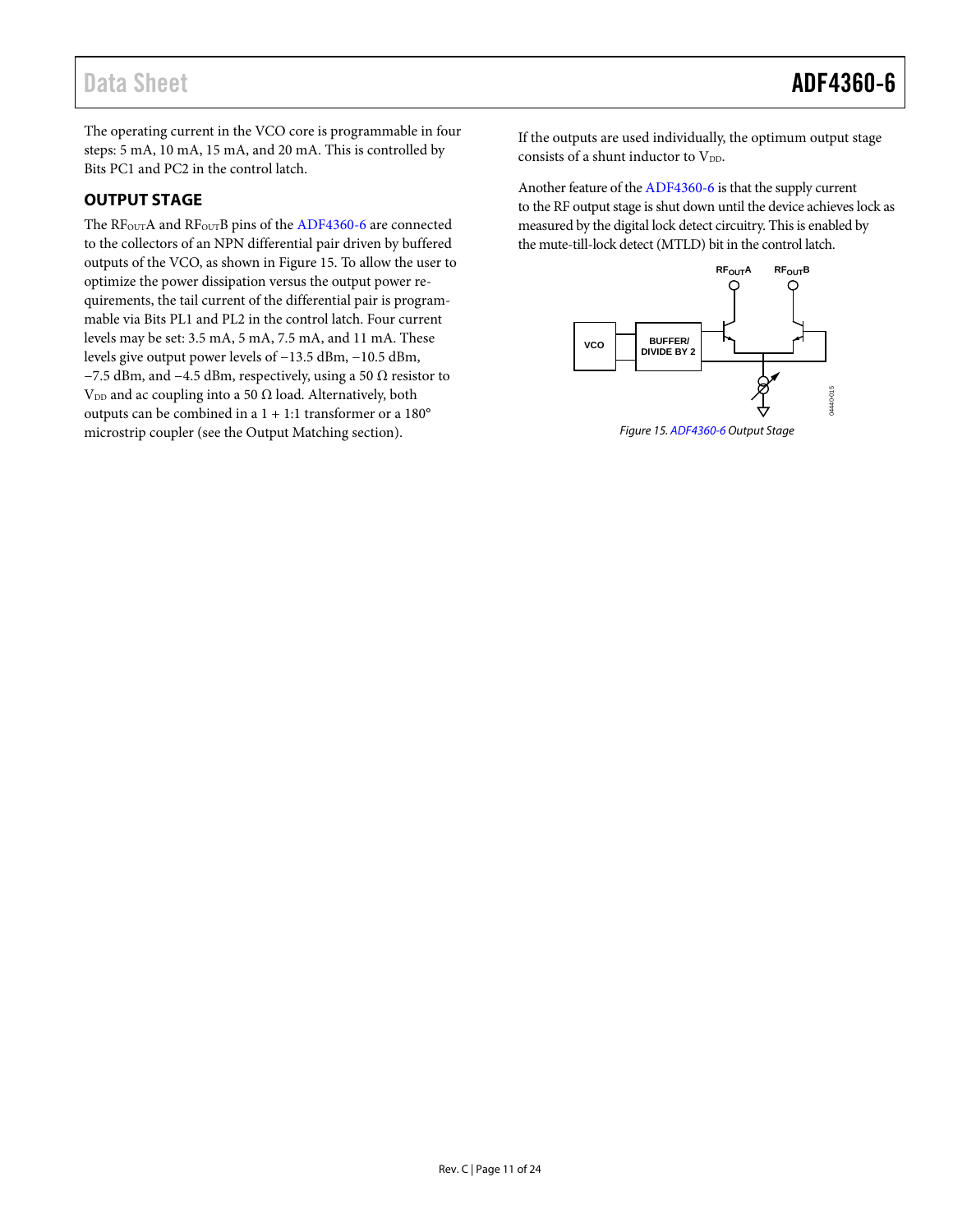# <span id="page-11-0"></span>**LATCH STRUCTURE**

[Table 6](#page-11-1) shows the three on-chip latches for th[e ADF4360-6.](http://www.analog.com/adf4360-6?doc=adf4360-6.pdf) The two LSBs decide which latch is programmed.

### <span id="page-11-1"></span>**Table 6. Latch Structure**

#### **CONTROL LATCH**

|                | <b>PRESCALER</b><br><b>VALUE</b>                                                                | $\sim$<br>۰<br>٥<br>ᅐᅌ      | ╷空下<br>ÿξ<br>$\circ$<br>ᄫᄫ |      | <b>CURRENT</b><br><b>SETTING 2</b> |      |        | <b>CURRENT</b><br>SETTING 1 |                  |                 | <b>OUTPUT</b><br><b>POWER</b><br>LEVEL | ≓<br>운로           | z<br>ပ<br>ී | ш<br>ပ          | α,<br>喉눈<br>ш<br>인도필의 |                | <b>MUXOUT</b><br><b>CONTROL</b> |     | 없<br>통쓺<br>ய<br>≃<br>o | <b>CORE</b><br><b>POWER</b> | LEVEL           | <b>CONTROL</b>  | <b>BITS</b>     |
|----------------|-------------------------------------------------------------------------------------------------|-----------------------------|----------------------------|------|------------------------------------|------|--------|-----------------------------|------------------|-----------------|----------------------------------------|-------------------|-------------|-----------------|-----------------------|----------------|---------------------------------|-----|------------------------|-----------------------------|-----------------|-----------------|-----------------|
|                | DB23   DB22   DB21   DB20   DB19   DB18   DB17   DB16   DB15   DB14   DB13   DB12   DB11   DB10 |                             |                            |      |                                    |      |        |                             |                  |                 |                                        |                   |             | DB <sub>9</sub> | DB <sub>8</sub>       | DB7            | DB <sub>6</sub>                 | DB5 | DB4                    | DB <sub>3</sub>             | DB <sub>2</sub> | DB <sub>1</sub> | DB <sub>0</sub> |
| P <sub>2</sub> | P <sub>1</sub>                                                                                  | P <sub>D</sub> <sub>2</sub> | PD <sub>1</sub>            | CPI6 | CPI5                               | CPI4 | I CPI3 | CPI <sub>2</sub>            | CP <sub>11</sub> | PL <sub>2</sub> | PL <sub>1</sub>                        | <b>IMTLDI CPG</b> |             | СP              | <b>PDP</b>            | M <sub>3</sub> | M <sub>2</sub>                  | M1  | <b>CR</b>              | PC <sub>2</sub>             | PC <sub>1</sub> | C2(0) C1(0)     |                 |

#### **N COUNTER LATCH**

| DIVIDE-BY-<br>2 SELECT | DIVIDE<br>ิ<br>٠r<br>m           | <b>GAIN</b><br>සි            |              |            |                                                                                 |                                                 |                          | <b>13-BIT B COUNTER</b> |           |           |                        |           |                                 |                 |                 | ۵<br>><br>Æ<br><b>S</b><br>RE |                 | <b>5-BIT A COUNTER</b> |     |                 |                 |     | <b>CONTROL</b><br><b>BITS</b> |
|------------------------|----------------------------------|------------------------------|--------------|------------|---------------------------------------------------------------------------------|-------------------------------------------------|--------------------------|-------------------------|-----------|-----------|------------------------|-----------|---------------------------------|-----------------|-----------------|-------------------------------|-----------------|------------------------|-----|-----------------|-----------------|-----|-------------------------------|
|                        | DB23   DB22   DB21   DB20   DB19 |                              |              |            |                                                                                 |                                                 | DB18 DB17 DB16 DB15 DB14 |                         |           |           | <b>DB13 DB12</b>       |           | <b>DB11 DB10</b>                | DB <sub>9</sub> | DB <sub>8</sub> | DB7                           | DB <sub>6</sub> | DB <sub>5</sub>        | DB4 | DB <sub>3</sub> | DB <sub>2</sub> | DB1 | DB <sub>0</sub>               |
| DIVSEL DIV2            |                                  | <b>CPG</b>                   | <b>B13</b>   | <b>B12</b> | <b>B11</b>                                                                      | <b>B10</b>                                      | B <sub>9</sub>           | B8                      | <b>B7</b> | <b>B6</b> | <b>B5</b>              | <b>B4</b> | B <sub>3</sub>                  | <b>B2</b>       | <b>B1</b>       | <b>RSV</b>                    | A <sub>5</sub>  | A4                     | A3  | A2              | Α1              |     | C2(1) C1(0)                   |
|                        |                                  |                              |              |            |                                                                                 |                                                 |                          |                         |           |           | <b>R COUNTER LATCH</b> |           |                                 |                 |                 |                               |                 |                        |     |                 |                 |     |                               |
| RESERVED               | <b>RVED</b><br>RESEI             | <b>BAND</b><br><b>SELECT</b> | <b>CLOCK</b> |            | <b>TEST<br/> MODE<br/> MODE<br/> LOCK<br/> DETECT<br/> DETECT<br/> PRECISIC</b> | <b>ANTI-</b><br><b>BACKLASH</b><br><b>PULSE</b> | WIDTH                    |                         |           |           |                        |           | <b>14-BIT REFERENCE COUNTER</b> |                 |                 |                               |                 |                        |     |                 |                 |     | <b>CONTROL</b><br><b>BITS</b> |

#### **R COUNTER LATCH**

| 읎<br><b>RESERV</b> | ш<br>ᄔ<br>ഗ                                                           |           | <b>BAND</b><br><b>SELECT</b><br><b>CLOCK</b> | ш<br>⊢≥    | ម្លេ<br>ہ ہ |           | ANTI-<br><b>BACKLASH</b><br><b>PULSE</b><br>WIDTH |            | <b>14-BIT REFERENCE COUNTER</b> |     |                 |            |    |     |     |                |                 |                 |                 |                 | <b>CONTROL</b><br><b>BITS</b> |                 |                 |
|--------------------|-----------------------------------------------------------------------|-----------|----------------------------------------------|------------|-------------|-----------|---------------------------------------------------|------------|---------------------------------|-----|-----------------|------------|----|-----|-----|----------------|-----------------|-----------------|-----------------|-----------------|-------------------------------|-----------------|-----------------|
|                    | DB23 DB22 DB21 DB20 DB19 DB18 DB17 DB16 DB15 DB14 DB13 DB12 DB11 DB10 |           |                                              |            |             |           |                                                   |            |                                 |     |                 |            |    | DB9 | DB8 | DB7            | DB <sub>6</sub> | DB <sub>5</sub> | DB <sub>4</sub> | DB <sub>3</sub> | DB <sub>2</sub>               | DB <sub>1</sub> | DB <sub>0</sub> |
| <b>RSV</b>         | <b>RSV</b>                                                            | BSC2 BSC1 |                                              | <b>TMB</b> | <b>LDP</b>  | ABP2 ABP1 |                                                   | <b>R14</b> | <b>R13</b>                      | R12 | R <sub>11</sub> | <b>R10</b> | R9 | R8  | R7  | R <sub>6</sub> | R <sub>5</sub>  | R4              | R <sub>3</sub>  | R <sub>2</sub>  | R <sub>1</sub>                |                 | C2 (0)  C1 (1)  |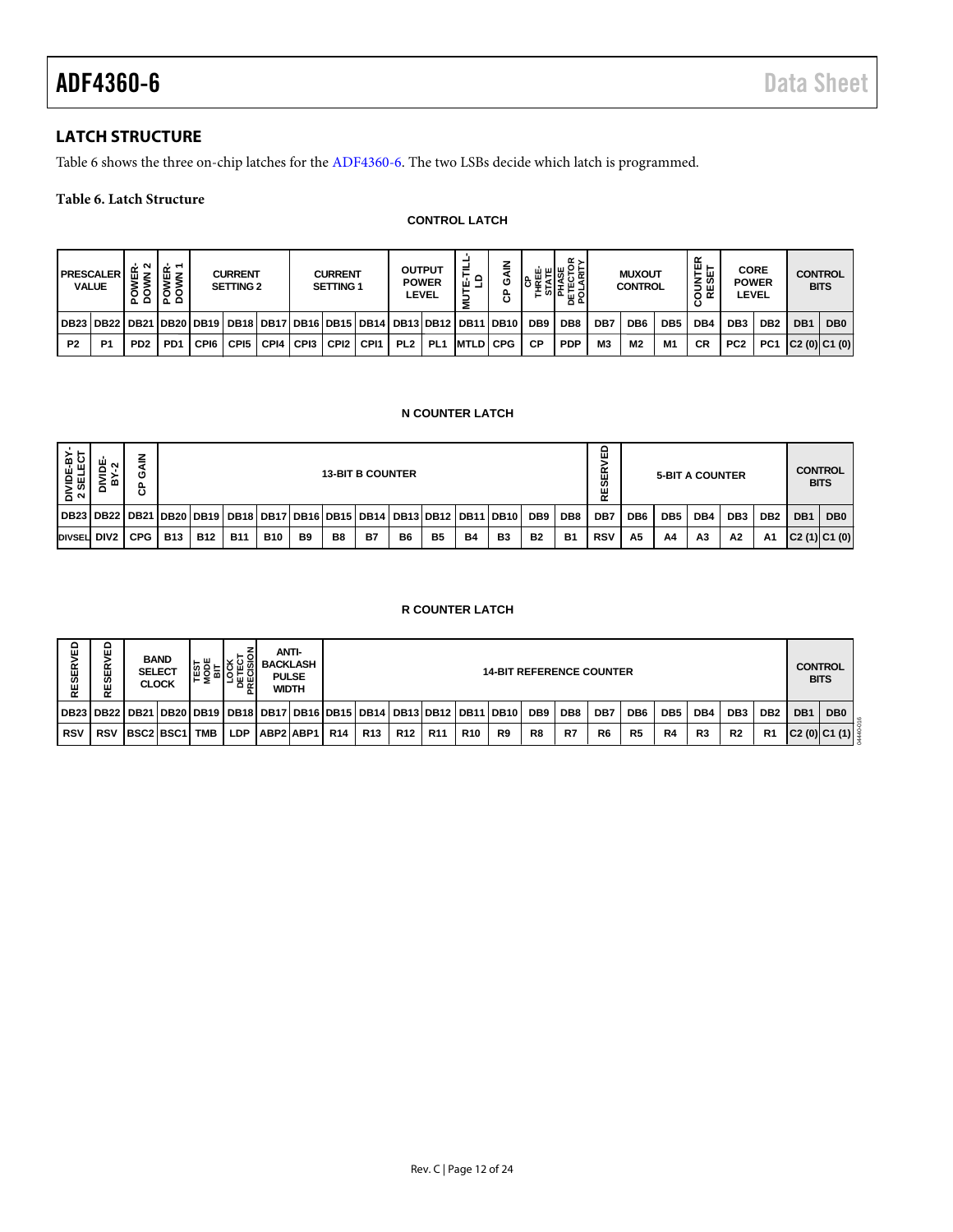# Data Sheet **ADF4360-6**

# <span id="page-12-0"></span>**Table 7. Control Latch**

| <b>PRESCALER</b>            | <b>VALUE</b>                | $\sim$<br>POWER-<br>DOWN 2                                                    | POWER-<br>DOWN 1                                                 |                                                                                             | <b>CURRENT</b><br><b>SETTING 2</b>                                                                 |                                                                                                                                                                                            |                                                                                                                                                                                              | <b>CURRENT</b><br><b>SETTING 1</b> |                                                                                                                                                      |                                                                                                                         | <b>OUTPUT</b><br><b>POWER</b><br><b>LEVEL</b>                  | <b>MUTE-TILL</b><br>$\mathsf{P}$                                    | GAIN<br>ဇ                                     | THREE-<br>THREE-<br>STATE                             | PHASE<br>DETECTOR<br>POLARITY                                                                                                                                                    |                                                       | <b>MUXOUT</b><br><b>CONTROL</b>                                                                         |                                                                                                 | COUNTER<br>RESET                                                                                                                                                                                         |                                                                                                                                                           | <b>CORE</b><br><b>POWER</b><br><b>LEVEL</b>                                                                                                      |                                                                                                                | <b>CONTROL</b><br><b>BITS</b>                   |
|-----------------------------|-----------------------------|-------------------------------------------------------------------------------|------------------------------------------------------------------|---------------------------------------------------------------------------------------------|----------------------------------------------------------------------------------------------------|--------------------------------------------------------------------------------------------------------------------------------------------------------------------------------------------|----------------------------------------------------------------------------------------------------------------------------------------------------------------------------------------------|------------------------------------|------------------------------------------------------------------------------------------------------------------------------------------------------|-------------------------------------------------------------------------------------------------------------------------|----------------------------------------------------------------|---------------------------------------------------------------------|-----------------------------------------------|-------------------------------------------------------|----------------------------------------------------------------------------------------------------------------------------------------------------------------------------------|-------------------------------------------------------|---------------------------------------------------------------------------------------------------------|-------------------------------------------------------------------------------------------------|----------------------------------------------------------------------------------------------------------------------------------------------------------------------------------------------------------|-----------------------------------------------------------------------------------------------------------------------------------------------------------|--------------------------------------------------------------------------------------------------------------------------------------------------|----------------------------------------------------------------------------------------------------------------|-------------------------------------------------|
| <b>DB23</b>                 | <b>DB22</b>                 | <b>DB21</b>                                                                   | <b>DB20</b>                                                      | <b>DB19</b>                                                                                 | <b>DB18</b>                                                                                        | <b>DB17</b>                                                                                                                                                                                | <b>DB16</b>                                                                                                                                                                                  |                                    | <b>DB15 DB14</b>                                                                                                                                     |                                                                                                                         | <b>DB13 DB12</b>                                               | <b>DB11</b>                                                         | <b>DB10</b>                                   | DB <sub>9</sub>                                       | DB <sub>8</sub>                                                                                                                                                                  | DB7                                                   | DB <sub>6</sub>                                                                                         | DB <sub>5</sub>                                                                                 | DB4                                                                                                                                                                                                      | DB <sub>3</sub>                                                                                                                                           | DB <sub>2</sub>                                                                                                                                  | DB <sub>1</sub>                                                                                                | DB <sub>0</sub>                                 |
| P <sub>2</sub>              | P <sub>1</sub>              | PD <sub>2</sub>                                                               | PD <sub>1</sub>                                                  | CPI6                                                                                        | CPI <sub>5</sub>                                                                                   | CPI4                                                                                                                                                                                       | CPI3                                                                                                                                                                                         | CPI <sub>2</sub>                   | CPI1                                                                                                                                                 | PL <sub>2</sub>                                                                                                         | PL <sub>1</sub>                                                | <b>MTLD</b>                                                         | <b>CPG</b>                                    | <b>CP</b>                                             | <b>PDP</b>                                                                                                                                                                       | M <sub>3</sub>                                        | M <sub>2</sub>                                                                                          | M <sub>1</sub>                                                                                  | CR                                                                                                                                                                                                       | PC <sub>2</sub>                                                                                                                                           | PC <sub>1</sub>                                                                                                                                  | C2(0)                                                                                                          | C1(0)                                           |
| P <sub>2</sub><br>$\pmb{0}$ | P <sub>1</sub><br>$\pmb{0}$ | <b>CE PIN</b><br>0<br>$\mathbf{1}$<br>$\mathbf{1}$<br>$\overline{\mathbf{1}}$ | PD <sub>2</sub><br>$\overline{\mathsf{x}}$<br>х<br>$\bf{0}$<br>1 | CPI6<br>CPI3<br>0<br>0<br>$\pmb{0}$<br>0<br>$\mathbf 1$<br>$\mathbf 1$<br>$\mathbf{1}$<br>1 | PD <sub>1</sub><br>$\overline{\mathbf{x}}$<br>0<br>$\mathbf{1}$<br>$\mathbf{1}$<br>PRESCALER VALUE | CPI <sub>5</sub><br>CPI <sub>2</sub><br>0<br>$\bf{0}$<br>1<br>1<br>$\mathbf{0}$<br>$\mathbf{0}$<br>$\mathbf{1}$<br>1<br>PL <sub>2</sub><br>0<br>$\bf{0}$<br>$\mathbf{1}$<br>$\overline{1}$ | CPI4<br>CPI1<br>0<br>$\mathbf{1}$<br>0<br>1<br>$\bf{0}$<br>1<br>$\bf{0}$<br>1<br>PL <sub>1</sub><br>$\bf{0}$<br>$\overline{1}$<br>$\mathbf 0$<br>1<br><b>MODE</b><br><b>NORMAL OPERATION</b> |                                    | $I_{CP}(mA)$<br>4.7 $k\Omega$<br>0.31<br>0.62<br>0.93<br>1.25<br>1.56<br>1.87<br>2.18<br>2.50<br><b>CURRENT</b><br>3.5mA<br>5.0mA<br>7.5mA<br>11.0mA | <b>OUTPUT POWER LEVEL</b><br><b>ASYNCHRONOUS POWER-DOWN</b><br><b>ASYNCHRONOUS POWER-DOWN</b><br>SYNCHRONOUS POWER-DOWN | $-13.5dBm$<br>$-10.5$ d $Bm$<br>$-7.5$ d $Bm$<br>$-4.5$ d $Bm$ | <b>MTLD</b><br>0<br>POWER INTO 50Ω (USING 50Ω TO V <sub>VCO</sub> ) | CPG<br>0<br><b>DISABLED</b><br><b>ENABLED</b> | CP<br>$\overline{0}$<br>$\mathbf 1$<br><b>CP GAIN</b> | PDP<br>0<br>$\mathbf{1}$<br><b>CHARGE PUMP</b><br><b>OUTPUT</b><br><b>NORMAL</b><br>THREE-STATE<br><b>CURRENT SETTING 1</b><br><b>CURRENT SETTING 2</b><br>MUTE-TILL-LOCK DETECT | <b>POLARITY</b><br><b>NEGATIVE</b><br><b>POSITIVE</b> | <b>PHASE DETECTOR</b><br>M <sub>3</sub><br>0<br>0<br>0<br>0<br>1<br>$\overline{1}$<br>$\mathbf{1}$<br>1 | M <sub>2</sub><br>0<br>0<br>1<br>$\mathbf{1}$<br>$\pmb{0}$<br>$\mathbf{0}$<br>$\mathbf{1}$<br>1 | PC <sub>2</sub><br>$\overline{\mathbf{0}}$<br>0<br>-1<br>$\overline{1}$<br><b>CR</b><br>$\overline{\mathbf{0}}$<br>1<br>M <sub>1</sub><br>0<br>1<br>$\bf{0}$<br>1<br>$\pmb{0}$<br>1<br>0<br>$\mathbf{1}$ | PC1<br>$\pmb{0}$<br>1<br>$\mathbf 0$<br>$\overline{1}$<br><b>COUNTER</b><br><b>OPERATION</b><br><b>NORMAL</b><br>R, A, B COUNTERS<br><b>HELD IN RESET</b> | 5mA<br>10 <sub>m</sub> A<br>15mA<br>20 <sub>m</sub> A<br><b>OUTPUT</b><br>(ACTIVE HIGH)<br>DV <sub>DD</sub><br><b>LOCK DETECT</b><br><b>DGND</b> | THREE-STATE OUTPUT<br><b>DIGITAL LOCK DETECT</b><br>N DIVIDER OUTPUT<br>R DIVIDER OUTPUT<br>SERIAL DATA OUTPUT | <b>CORE POWER LEVEL</b><br>N-CHANNEL OPEN-DRAIN |
| $\pmb{0}$                   |                             |                                                                               | 8/9                                                              |                                                                                             |                                                                                                    |                                                                                                                                                                                            |                                                                                                                                                                                              |                                    |                                                                                                                                                      |                                                                                                                         |                                                                |                                                                     |                                               |                                                       |                                                                                                                                                                                  |                                                       |                                                                                                         |                                                                                                 |                                                                                                                                                                                                          |                                                                                                                                                           |                                                                                                                                                  |                                                                                                                |                                                 |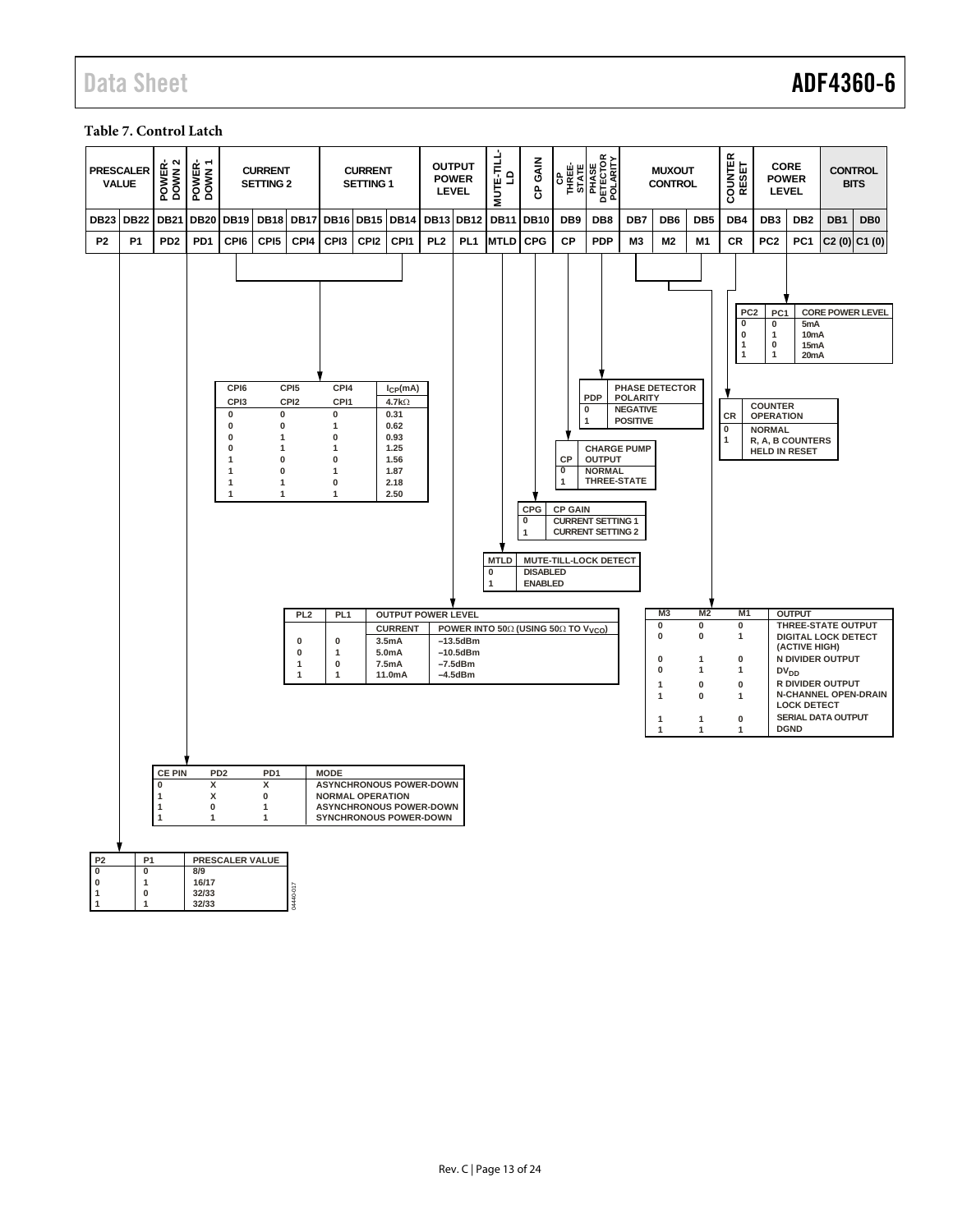# ADF4360-6 Data Sheet

#### <span id="page-13-0"></span>**Table 8. N Counter Latch**

| <b>DB20 DB19</b><br><b>DB18</b><br><b>DB23</b><br><b>DB22</b><br><b>DB21</b><br><b>DB17</b><br><b>DB16</b><br><b>DB15</b><br><b>DB14</b><br><b>DB13 DB12</b><br><b>DB11</b><br><b>DB10</b><br>DB <sub>9</sub><br>DB8<br>DB7<br>DB <sub>6</sub><br>DB <sub>5</sub><br>DB4<br>DB <sub>3</sub><br>DB <sub>2</sub><br>DB1<br>DB <sub>0</sub><br>DIV <sub>2</sub><br><b>CPG</b><br><b>B13</b><br><b>B12</b><br><b>B11</b><br><b>B10</b><br>B <sub>9</sub><br>B8<br><b>B4</b><br>B <sub>3</sub><br><b>B2</b><br><b>B1</b><br><b>RSV</b><br>A5<br>A <sub>3</sub><br>Α2<br>$C2(1)$ $C1(0)$<br><b>DIVSEL</b><br>B7<br>B6<br><b>B5</b><br>Α4<br>Α1<br>THIS BIT IS NOT USED<br>BY THE DEVICE AND<br>IS A DON'T CARE BIT.<br><b>A COUNTER</b><br><b>DIVIDE RATIO</b><br>А5<br>A4<br>A2<br>A1<br><br>$\mathbf 0$<br>0<br>0<br>0<br>0<br><br>0<br>0<br>0<br>1<br>1<br><br>0<br>1<br>0<br>$\overline{\mathbf{2}}$<br>0<br><br>0<br>3<br>0<br>$\mathbf{1}$<br>1<br><br>$\overline{a}$<br><br>$\blacksquare$<br>×<br>$\cdot$<br><br><br>28<br>$\mathbf 1$<br>$\mathbf 1$<br>0<br>0<br><br>29<br>1<br>$\mathbf 1$<br>0<br>1<br><br>30<br>1<br>$\mathbf 1$<br>1<br>0<br><br>$\mathbf{1}$<br>31<br>1<br>1<br>1<br><br><b>B COUNTER DIVIDE RATIO</b><br><b>B13</b><br><b>B12</b><br><b>B11</b><br>B <sub>3</sub><br><b>B2</b><br>B <sub>1</sub><br>0<br>0<br>0<br><b>NOT ALLOWED</b><br>0<br>0<br>0<br><br>0<br>0<br>0<br>0<br>0<br>$\mathbf{1}$<br><b>NOT ALLOWED</b><br><br>0<br>0<br>0<br>0<br>0<br><b>NOT ALLOWED</b><br>1<br><br>0<br>0<br>0<br>1<br>$\mathbf{1}$<br>3<br>1<br><br><br>$\cdot$<br>$\ddot{\phantom{0}}$<br>×<br>$\bullet$<br><br>$\bullet$<br>$\cdot$<br>$\bullet$<br><br>$\cdot$<br>$\ddot{\phantom{0}}$<br>$\cdot$<br>$\overline{\phantom{a}}$<br>$\cdot$<br>$\mathbf{1}$<br>1<br>1<br>0<br>0<br>8188<br>1<br><br>$\mathbf{1}$<br>1<br>1<br>0<br>$\mathbf{1}$<br>8189<br>1<br><br>$\mathbf{1}$<br>1<br>0<br>8190<br>$\mathbf{1}$<br>1<br>1<br><br>8191<br>1<br>$\mathbf{1}$<br>1<br>1<br>1<br>1<br><br><b>F4 (FUNCTION LATCH)</b><br><b>FASTLOCK ENABLE</b><br><b>CP GAIN</b><br><b>OPERATION</b><br>0<br><b>CHARGE PUMP CURRENT SETTING 1</b><br>0<br><b>IS PERMANENTLY USED</b><br>0<br>$\mathbf{1}$<br><b>CHARGE PUMP CURRENT SETTING 2</b><br><b>IS PERMANENTLY USED</b> |
|-------------------------------------------------------------------------------------------------------------------------------------------------------------------------------------------------------------------------------------------------------------------------------------------------------------------------------------------------------------------------------------------------------------------------------------------------------------------------------------------------------------------------------------------------------------------------------------------------------------------------------------------------------------------------------------------------------------------------------------------------------------------------------------------------------------------------------------------------------------------------------------------------------------------------------------------------------------------------------------------------------------------------------------------------------------------------------------------------------------------------------------------------------------------------------------------------------------------------------------------------------------------------------------------------------------------------------------------------------------------------------------------------------------------------------------------------------------------------------------------------------------------------------------------------------------------------------------------------------------------------------------------------------------------------------------------------------------------------------------------------------------------------------------------------------------------------------------------------------------------------------------------------------------------------------------------------------------------------------------------------------------------------------------------------------------------------------------------------------------------------------------------------------------------------------------------------------------------------------------------------------------------------------|
|                                                                                                                                                                                                                                                                                                                                                                                                                                                                                                                                                                                                                                                                                                                                                                                                                                                                                                                                                                                                                                                                                                                                                                                                                                                                                                                                                                                                                                                                                                                                                                                                                                                                                                                                                                                                                                                                                                                                                                                                                                                                                                                                                                                                                                                                               |
|                                                                                                                                                                                                                                                                                                                                                                                                                                                                                                                                                                                                                                                                                                                                                                                                                                                                                                                                                                                                                                                                                                                                                                                                                                                                                                                                                                                                                                                                                                                                                                                                                                                                                                                                                                                                                                                                                                                                                                                                                                                                                                                                                                                                                                                                               |
|                                                                                                                                                                                                                                                                                                                                                                                                                                                                                                                                                                                                                                                                                                                                                                                                                                                                                                                                                                                                                                                                                                                                                                                                                                                                                                                                                                                                                                                                                                                                                                                                                                                                                                                                                                                                                                                                                                                                                                                                                                                                                                                                                                                                                                                                               |
|                                                                                                                                                                                                                                                                                                                                                                                                                                                                                                                                                                                                                                                                                                                                                                                                                                                                                                                                                                                                                                                                                                                                                                                                                                                                                                                                                                                                                                                                                                                                                                                                                                                                                                                                                                                                                                                                                                                                                                                                                                                                                                                                                                                                                                                                               |
|                                                                                                                                                                                                                                                                                                                                                                                                                                                                                                                                                                                                                                                                                                                                                                                                                                                                                                                                                                                                                                                                                                                                                                                                                                                                                                                                                                                                                                                                                                                                                                                                                                                                                                                                                                                                                                                                                                                                                                                                                                                                                                                                                                                                                                                                               |
|                                                                                                                                                                                                                                                                                                                                                                                                                                                                                                                                                                                                                                                                                                                                                                                                                                                                                                                                                                                                                                                                                                                                                                                                                                                                                                                                                                                                                                                                                                                                                                                                                                                                                                                                                                                                                                                                                                                                                                                                                                                                                                                                                                                                                                                                               |
|                                                                                                                                                                                                                                                                                                                                                                                                                                                                                                                                                                                                                                                                                                                                                                                                                                                                                                                                                                                                                                                                                                                                                                                                                                                                                                                                                                                                                                                                                                                                                                                                                                                                                                                                                                                                                                                                                                                                                                                                                                                                                                                                                                                                                                                                               |
|                                                                                                                                                                                                                                                                                                                                                                                                                                                                                                                                                                                                                                                                                                                                                                                                                                                                                                                                                                                                                                                                                                                                                                                                                                                                                                                                                                                                                                                                                                                                                                                                                                                                                                                                                                                                                                                                                                                                                                                                                                                                                                                                                                                                                                                                               |
|                                                                                                                                                                                                                                                                                                                                                                                                                                                                                                                                                                                                                                                                                                                                                                                                                                                                                                                                                                                                                                                                                                                                                                                                                                                                                                                                                                                                                                                                                                                                                                                                                                                                                                                                                                                                                                                                                                                                                                                                                                                                                                                                                                                                                                                                               |
|                                                                                                                                                                                                                                                                                                                                                                                                                                                                                                                                                                                                                                                                                                                                                                                                                                                                                                                                                                                                                                                                                                                                                                                                                                                                                                                                                                                                                                                                                                                                                                                                                                                                                                                                                                                                                                                                                                                                                                                                                                                                                                                                                                                                                                                                               |
|                                                                                                                                                                                                                                                                                                                                                                                                                                                                                                                                                                                                                                                                                                                                                                                                                                                                                                                                                                                                                                                                                                                                                                                                                                                                                                                                                                                                                                                                                                                                                                                                                                                                                                                                                                                                                                                                                                                                                                                                                                                                                                                                                                                                                                                                               |
|                                                                                                                                                                                                                                                                                                                                                                                                                                                                                                                                                                                                                                                                                                                                                                                                                                                                                                                                                                                                                                                                                                                                                                                                                                                                                                                                                                                                                                                                                                                                                                                                                                                                                                                                                                                                                                                                                                                                                                                                                                                                                                                                                                                                                                                                               |
| N = BP + A: P IS PRESCALER VALUE SET IN THE CONTROL LATCH.                                                                                                                                                                                                                                                                                                                                                                                                                                                                                                                                                                                                                                                                                                                                                                                                                                                                                                                                                                                                                                                                                                                                                                                                                                                                                                                                                                                                                                                                                                                                                                                                                                                                                                                                                                                                                                                                                                                                                                                                                                                                                                                                                                                                                    |
| <b>B MUST BE GREATER THAN OR EQUAL TO A. FOR CONTINUOUSLY</b><br>ADJACENT VALUES OF (N × F <sub>REF</sub> ), AT THE OUTPUT, N <sub>MIN</sub> IS (P <sup>2</sup> -P).                                                                                                                                                                                                                                                                                                                                                                                                                                                                                                                                                                                                                                                                                                                                                                                                                                                                                                                                                                                                                                                                                                                                                                                                                                                                                                                                                                                                                                                                                                                                                                                                                                                                                                                                                                                                                                                                                                                                                                                                                                                                                                          |
| DIV <sub>2</sub><br>DIVIDE-BY-2                                                                                                                                                                                                                                                                                                                                                                                                                                                                                                                                                                                                                                                                                                                                                                                                                                                                                                                                                                                                                                                                                                                                                                                                                                                                                                                                                                                                                                                                                                                                                                                                                                                                                                                                                                                                                                                                                                                                                                                                                                                                                                                                                                                                                                               |
| $\pmb{0}$<br><b>FUNDAMENTAL OUTPUT</b><br>DIVIDE-BY-2<br>$\mathbf{1}$                                                                                                                                                                                                                                                                                                                                                                                                                                                                                                                                                                                                                                                                                                                                                                                                                                                                                                                                                                                                                                                                                                                                                                                                                                                                                                                                                                                                                                                                                                                                                                                                                                                                                                                                                                                                                                                                                                                                                                                                                                                                                                                                                                                                         |
|                                                                                                                                                                                                                                                                                                                                                                                                                                                                                                                                                                                                                                                                                                                                                                                                                                                                                                                                                                                                                                                                                                                                                                                                                                                                                                                                                                                                                                                                                                                                                                                                                                                                                                                                                                                                                                                                                                                                                                                                                                                                                                                                                                                                                                                                               |
| <b>DIVSEL</b><br>DIVIDE-BY-2 SELECT (PRESCALER INPUT)                                                                                                                                                                                                                                                                                                                                                                                                                                                                                                                                                                                                                                                                                                                                                                                                                                                                                                                                                                                                                                                                                                                                                                                                                                                                                                                                                                                                                                                                                                                                                                                                                                                                                                                                                                                                                                                                                                                                                                                                                                                                                                                                                                                                                         |
| $\pmb{0}$<br>FUNDAMENTAL OUTPUT SELECTED<br>$\mathbf{1}$<br>DIVIDE-BY-2 SELECTED                                                                                                                                                                                                                                                                                                                                                                                                                                                                                                                                                                                                                                                                                                                                                                                                                                                                                                                                                                                                                                                                                                                                                                                                                                                                                                                                                                                                                                                                                                                                                                                                                                                                                                                                                                                                                                                                                                                                                                                                                                                                                                                                                                                              |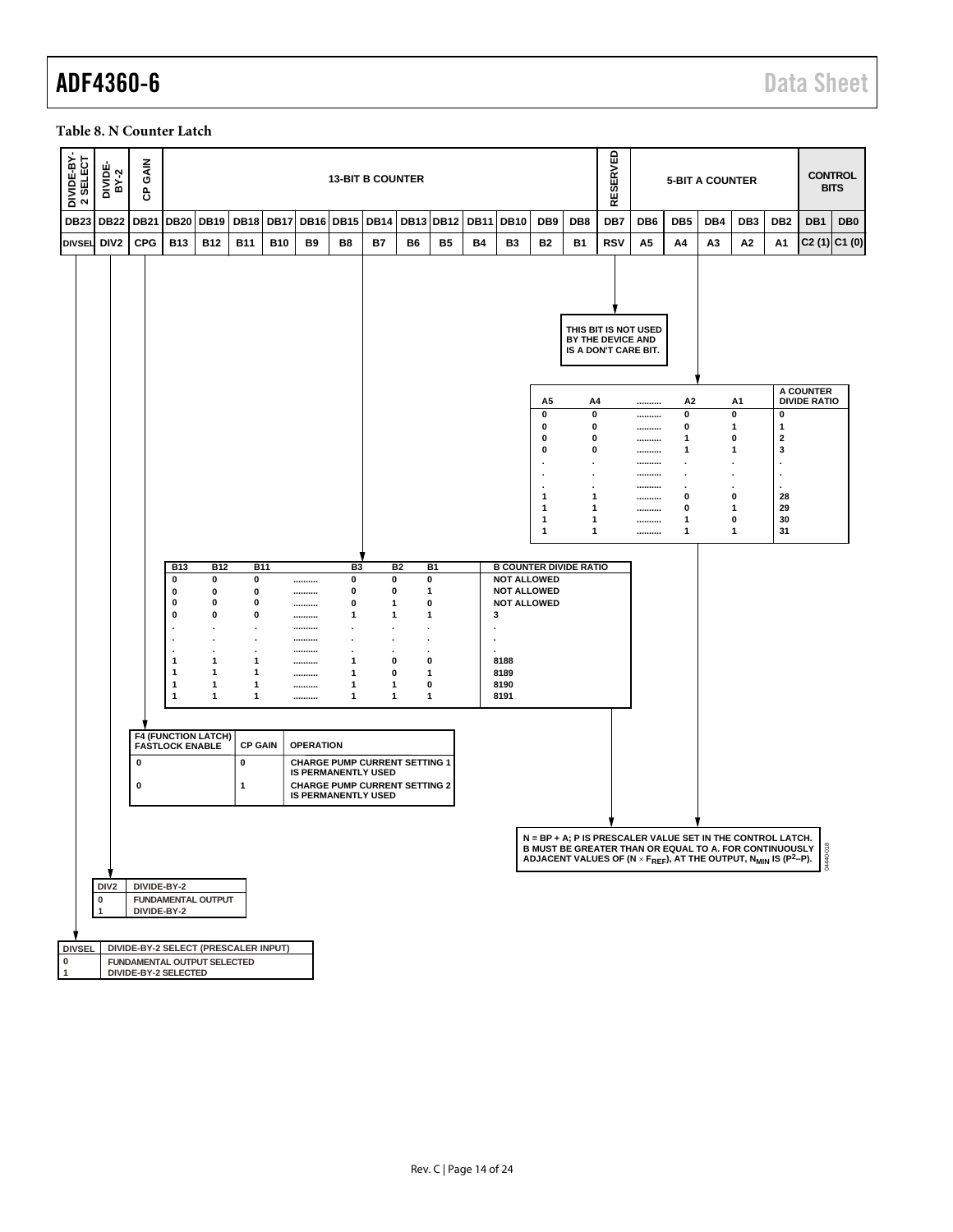# Data Sheet **ADF4360-6**

#### <span id="page-14-0"></span>**Table 9. R Counter Latch**

|       | RESERVED         | RESERVED                                        |                  | <b>BAND</b><br><b>SELECT</b><br><b>CLOCK</b> | <b>TEST</b><br>MOBE<br>BIT             | <b>LOCK</b><br>DETECT<br>RECISION | <b>ANTI-</b><br><b>BACKLASH</b><br><b>PULSE</b><br><b>WIDTH</b>                                 |                               |                  |                                        |                 |                          |                      |                 |                 |     | <b>14-BIT REFERENCE COUNTER</b> |                  |                 |                |                   |                 |                              | <b>CONTROL</b><br><b>BITS</b> |
|-------|------------------|-------------------------------------------------|------------------|----------------------------------------------|----------------------------------------|-----------------------------------|-------------------------------------------------------------------------------------------------|-------------------------------|------------------|----------------------------------------|-----------------|--------------------------|----------------------|-----------------|-----------------|-----|---------------------------------|------------------|-----------------|----------------|-------------------|-----------------|------------------------------|-------------------------------|
|       | <b>DB23</b>      | <b>DB22</b>                                     | <b>DB21</b>      | DB <sub>20</sub>                             | <b>DB19</b>                            | DB <sub>18</sub>                  | <b>DB17</b>                                                                                     |                               | <b>DB16 DB15</b> | <b>DB14</b>                            | <b>DB13</b>     | <b>DB12</b>              | <b>DB11</b>          | <b>DB10</b>     | DB <sub>9</sub> | DB8 | DB7                             | DB <sub>6</sub>  | DB <sub>5</sub> | DB4            | DB <sub>3</sub>   | DB <sub>2</sub> | DB1                          | DB <sub>0</sub>               |
|       | <b>RSV</b>       | <b>RSV</b>                                      | BSC2 BSC1        |                                              | <b>TMB</b>                             | <b>LDP</b>                        | ABP2 ABP1                                                                                       |                               | R <sub>14</sub>  | <b>R13</b>                             | R <sub>12</sub> | R <sub>11</sub>          | R <sub>10</sub>      | R9              | R8              | R7  | R <sub>6</sub>                  | R5               | R4              | R <sub>3</sub> | <b>R2</b>         | R1              |                              | $C2(0)$ $C1(1)$               |
|       |                  |                                                 |                  |                                              |                                        |                                   |                                                                                                 |                               |                  |                                        |                 |                          |                      |                 |                 |     |                                 |                  |                 |                |                   |                 |                              |                               |
|       |                  |                                                 |                  |                                              |                                        |                                   |                                                                                                 |                               |                  |                                        |                 |                          | R14                  | R <sub>13</sub> |                 | R12 |                                 | R <sub>3</sub>   |                 | R <sub>2</sub> | R <sub>1</sub>    |                 | <b>DIVIDE RATIO</b>          |                               |
|       |                  |                                                 |                  |                                              |                                        |                                   |                                                                                                 |                               |                  |                                        |                 |                          | $\bf{0}$<br>$\bf{0}$ | 0<br>0          | 0<br>0          |     | <br>                            | $\mathbf 0$<br>0 | 0<br>1          |                | 0<br>$\mathbf 1$  |                 | $\mathbf{1}$<br>$\mathbf{2}$ |                               |
|       |                  |                                                 |                  |                                              |                                        |                                   |                                                                                                 |                               |                  |                                        |                 |                          | 0                    | 0               | 0               |     |                                 | $\mathbf{0}$     | 1               |                | $\mathbf 0$       |                 | 3                            |                               |
|       |                  |                                                 |                  |                                              | <b>TEST MODE</b><br><b>BIT SHOULD</b>  |                                   |                                                                                                 |                               |                  |                                        |                 |                          | $\mathbf{0}$         | 0               | 0               |     |                                 | 1                | 0               |                | 1                 |                 | 4                            |                               |
|       |                  |                                                 |                  |                                              | BE SET TO 0                            |                                   |                                                                                                 |                               |                  |                                        |                 |                          |                      | $\blacksquare$  |                 |     | <br>                            |                  |                 |                | $\blacksquare$    |                 | ٠                            |                               |
|       |                  | THESE BITS ARE NOT<br><b>USED BY THE DEVICE</b> |                  |                                              | <b>FOR NORMAL</b><br><b>OPERATION.</b> |                                   |                                                                                                 |                               |                  |                                        |                 |                          |                      |                 |                 |     |                                 |                  |                 |                |                   |                 |                              |                               |
|       |                  | <b>AND ARE DON'T CARE</b>                       |                  |                                              |                                        |                                   |                                                                                                 |                               |                  |                                        |                 |                          | 1<br>1               | 1<br>1          | 1<br>1          |     |                                 | 1<br>1           | 0<br>o          |                | 0<br>$\mathbf{1}$ |                 | 16380<br>16381               |                               |
| BITS. |                  |                                                 |                  |                                              |                                        |                                   |                                                                                                 |                               |                  |                                        |                 |                          | 1                    | 1               | 1               |     | ---------<br>---------          | $\mathbf 1$      | 1               |                | 0                 |                 | 16382                        |                               |
|       |                  |                                                 |                  |                                              |                                        |                                   |                                                                                                 |                               |                  |                                        |                 |                          | $\mathbf{1}$         | 1               | 1               |     | ---------                       | $\mathbf{1}$     | $\mathbf{1}$    |                | $\mathbf{1}$      |                 | 16383                        |                               |
|       |                  |                                                 |                  |                                              |                                        |                                   |                                                                                                 |                               |                  |                                        |                 |                          |                      |                 |                 |     |                                 |                  |                 |                |                   |                 |                              |                               |
|       |                  |                                                 |                  |                                              |                                        |                                   | ABP <sub>2</sub>                                                                                |                               | ABP1             |                                        |                 | ANTIBACKLASH PULSE WIDTH |                      |                 |                 |     |                                 |                  |                 |                |                   |                 |                              |                               |
|       |                  |                                                 |                  |                                              |                                        |                                   | 0                                                                                               | $\mathbf 0$                   |                  | 3.0 <sub>ns</sub>                      |                 |                          |                      |                 |                 |     |                                 |                  |                 |                |                   |                 |                              |                               |
|       |                  |                                                 |                  |                                              |                                        |                                   | $\bf{0}$<br>1                                                                                   | $\overline{1}$<br>$\mathbf 0$ |                  | 1.3 <sub>ns</sub><br>6.0 <sub>ns</sub> |                 |                          |                      |                 |                 |     |                                 |                  |                 |                |                   |                 |                              |                               |
|       |                  |                                                 |                  |                                              |                                        |                                   |                                                                                                 | $\mathbf{1}$                  |                  | 3.0 <sub>ns</sub>                      |                 |                          |                      |                 |                 |     |                                 |                  |                 |                |                   |                 |                              |                               |
|       |                  |                                                 |                  |                                              |                                        |                                   |                                                                                                 |                               |                  |                                        |                 |                          |                      |                 |                 |     |                                 |                  |                 |                |                   |                 |                              |                               |
|       |                  |                                                 |                  | LDP                                          |                                        |                                   | <b>LOCK DETECT PRECISION</b>                                                                    |                               |                  |                                        |                 |                          |                      |                 |                 |     |                                 |                  |                 |                |                   |                 |                              |                               |
|       |                  |                                                 |                  | $\mathbf 0$                                  |                                        |                                   | THREE CONSECUTIVE CYCLES OF PHASE DELAY LESS THAN<br>15ns MUST OCCUR BEFORE LOCK DETECT IS SET. |                               |                  |                                        |                 |                          |                      |                 |                 |     |                                 |                  |                 |                |                   |                 |                              |                               |
|       |                  |                                                 |                  | 1                                            |                                        |                                   | FIVE CONSECUTIVE CYCLES OF PHASE DELAY LESS THAN                                                |                               |                  |                                        |                 |                          |                      |                 |                 |     |                                 |                  |                 |                |                   |                 |                              |                               |
|       |                  |                                                 |                  |                                              |                                        |                                   | 15ns MUST OCCUR BEFORE LOCK DETECT IS SET.                                                      |                               |                  |                                        |                 |                          |                      |                 |                 |     |                                 |                  |                 |                |                   |                 |                              |                               |
|       |                  |                                                 |                  |                                              |                                        |                                   |                                                                                                 |                               |                  |                                        |                 |                          |                      |                 |                 |     |                                 |                  |                 |                |                   |                 |                              |                               |
|       |                  |                                                 |                  |                                              |                                        |                                   |                                                                                                 |                               |                  |                                        |                 |                          |                      |                 |                 |     |                                 |                  |                 |                |                   |                 |                              |                               |
|       | BSC <sub>2</sub> |                                                 | BSC <sub>1</sub> |                                              |                                        | <b>BAND SELECT CLOCK DIVIDER</b>  |                                                                                                 |                               |                  |                                        |                 |                          |                      |                 |                 |     |                                 |                  |                 |                |                   |                 |                              |                               |
|       | 0                | 0                                               |                  | 1                                            |                                        |                                   |                                                                                                 |                               |                  |                                        |                 |                          |                      |                 |                 |     |                                 |                  |                 |                |                   |                 |                              |                               |
|       | $\mathbf 0$<br>1 | 1<br>0                                          |                  | $\overline{2}$<br>4                          |                                        |                                   |                                                                                                 |                               |                  |                                        |                 |                          |                      |                 |                 |     |                                 |                  |                 |                |                   |                 |                              |                               |
|       |                  | $\mathbf{1}$                                    |                  | 8                                            |                                        |                                   |                                                                                                 | 04440-019                     |                  |                                        |                 |                          |                      |                 |                 |     |                                 |                  |                 |                |                   |                 |                              |                               |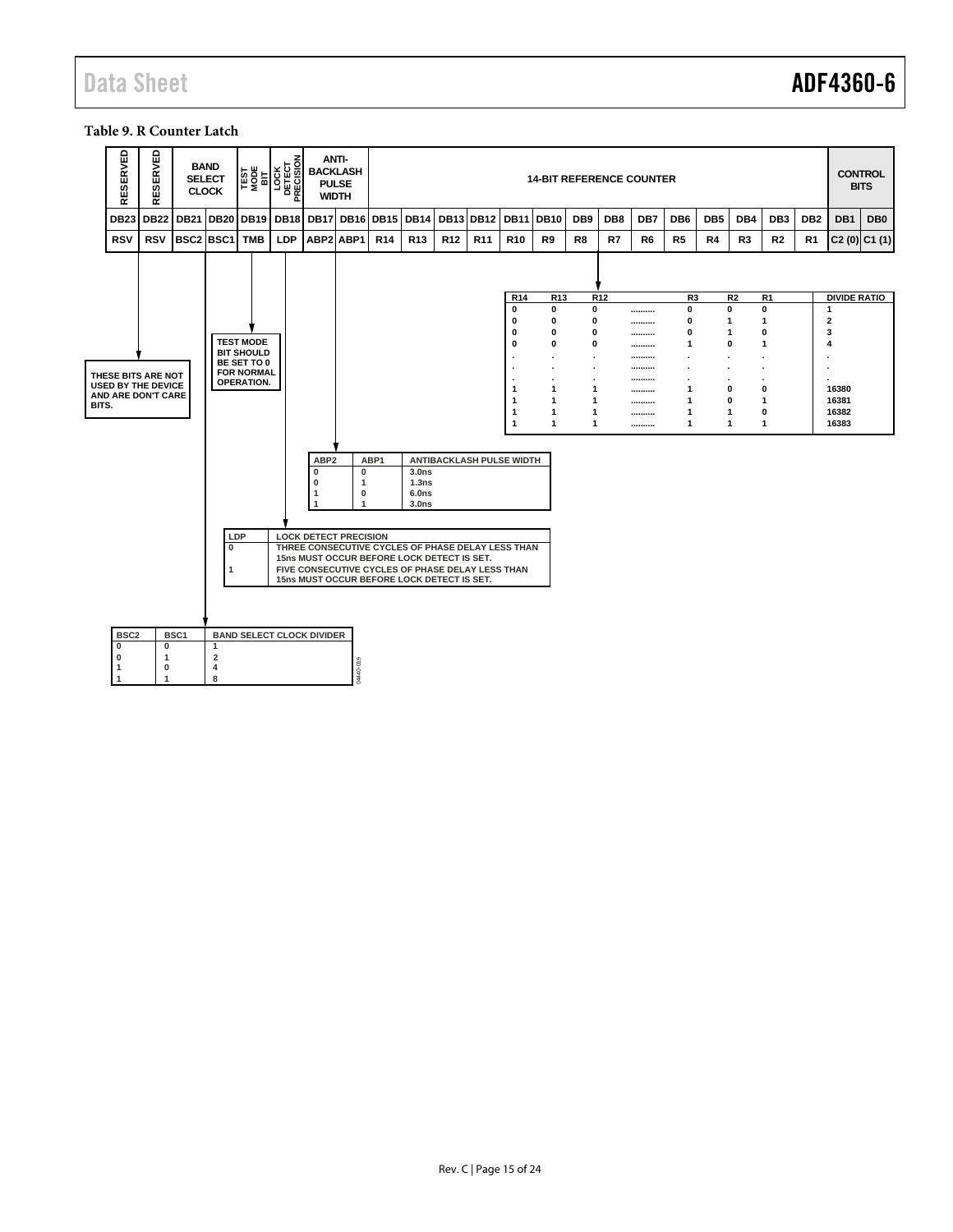## <span id="page-15-0"></span>**POWER-UP**

#### *Power-Up Sequence*

The correct programming sequence for th[e ADF4360-6](http://www.analog.com/adf4360-6?doc=adf4360-6.pdf) after power-up is:

- 1. R counter latch
- 2. Control latch
- 3. N counter latch

#### <span id="page-15-2"></span>*Initial Power-Up*

Initial power-up refers to programming the device after the application of voltage to the  $AV<sub>DD</sub>, DV<sub>DD</sub>, V<sub>VCO</sub>$ , and CE pins. On initial power-up, an interval is required between programming the control latch and programming the N counter latch. This interval is necessary to allow the transient behavior of the [ADF4360-6](http://www.analog.com/adf4360-6?doc=adf4360-6.pdf) during initial power-up to have settled.

During initial power-up, a write to the control latch powers up the device and the bias currents of the VCO begin to settle. If these currents have not settled to within 10% of their steadystate value and if the N counter latch is then programmed, the VCO may not be able to oscillate at the desired frequency, which does not allow the band select logic to choose the correct frequency band, and the [ADF4360-6](http://www.analog.com/adf4360-6?doc=adf4360-6.pdf) may not achieve lock. If the recommended interval is inserted, and the N counter latch is programmed, the band select logic can choose the correct frequency band, and the device locks to the correct frequency.

The duration of this interval is affected by the value of the capacitor on the  $C_N$  pin (Pin 14). This capacitor is used to reduce the close-in noise of th[e ADF4360-6](http://www.analog.com/adf4360-6?doc=adf4360-6.pdf) VCO. The recommended value of this capacitor is 10 µF. Using this value requires an interval of  $\geq$  5 ms between the latching in of the control latch bits and latching in of the N counter latch bits. If a shorter delay is required, this capacitor can be reduced. A slight phase noise penalty is incurred by this change, which is explained further in [Table 10.](#page-15-1)

#### <span id="page-15-1"></span>Table 10. C<sub>N</sub> Capacitance vs. Interval and Phase Noise

| <b>C<sub>N</sub></b> Value | Recommended Interval between Control Latch and N Counter Latch | Open-Loop Phase Noise at 10 kHz Offset |  |  |  |  |  |  |  |  |  |  |
|----------------------------|----------------------------------------------------------------|----------------------------------------|--|--|--|--|--|--|--|--|--|--|
| $10 \mu F$                 | $\geq$ 5 ms                                                    | $-88$ dBc                              |  |  |  |  |  |  |  |  |  |  |
| 440 nF                     | $\geq 600$ us                                                  | $-87$ dBc                              |  |  |  |  |  |  |  |  |  |  |



*Figure 16[. ADF4360-6](http://www.analog.com/adf4360-6?doc=adf4360-6.pdf) Power-Up Timing*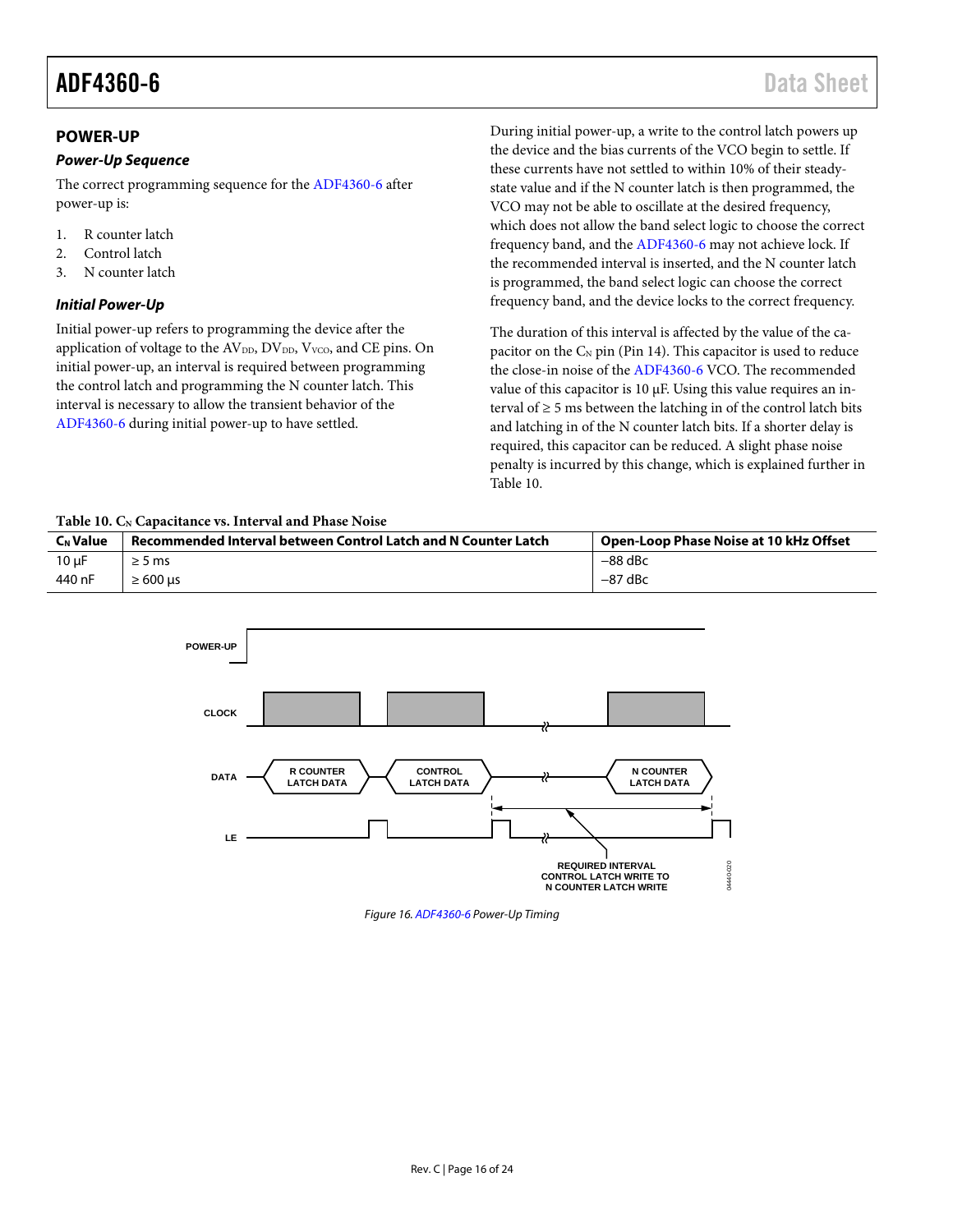#### *Hardware Power-Up/Power-Down*

If the device is powered down via the hardware (using the CE pin) and powered up again without any change to the N counter register during power-down, the device locks at the correct frequency because the device is already in the correct frequency band. The lock time depends on the value of capacitance on the  $C_N$  pin, which is <5 ms for 10  $\mu$ F capacitance. The smaller capacitance of 440 nF on this pin enables lock times of <600  $\mu$ s.

The N counter value cannot be changed while the device is in power-down because the device may not lock to the correct frequency on power-up. If it is updated, the correct programming sequence for the device after power-up is to the R counter latch, followed by the control latch, and finally the N counter latch, with the required interval between the control latch and N counter latch, as described in the [Initial Power-Up](#page-15-2) section.

#### *Software Power-Up/Power-Down*

If the device is powered down via the software (using the control latch) and powered up again without any change to the N counter latch during power-down, the device locks at the correct frequency because the device is already in the correct frequency band. The lock time depends on the value of capacitance on the  $C_N$  pin, which is <5 ms for 10  $\mu$ F capacitance. The smaller capacitance of 440 nF on this pin enables lock times of  $<$ 600 µs.

The N counter value cannot be changed while the device is in power-down because the device may not lock to the correct frequency on power-up. If it is updated, the correct programming sequence for the devices after power-up is to the R counter latch, followed by the control latch, and finally the N counter latch, with the required interval between the control latch and N counter latch, as described in the [Initial Power-Up](#page-15-2) section.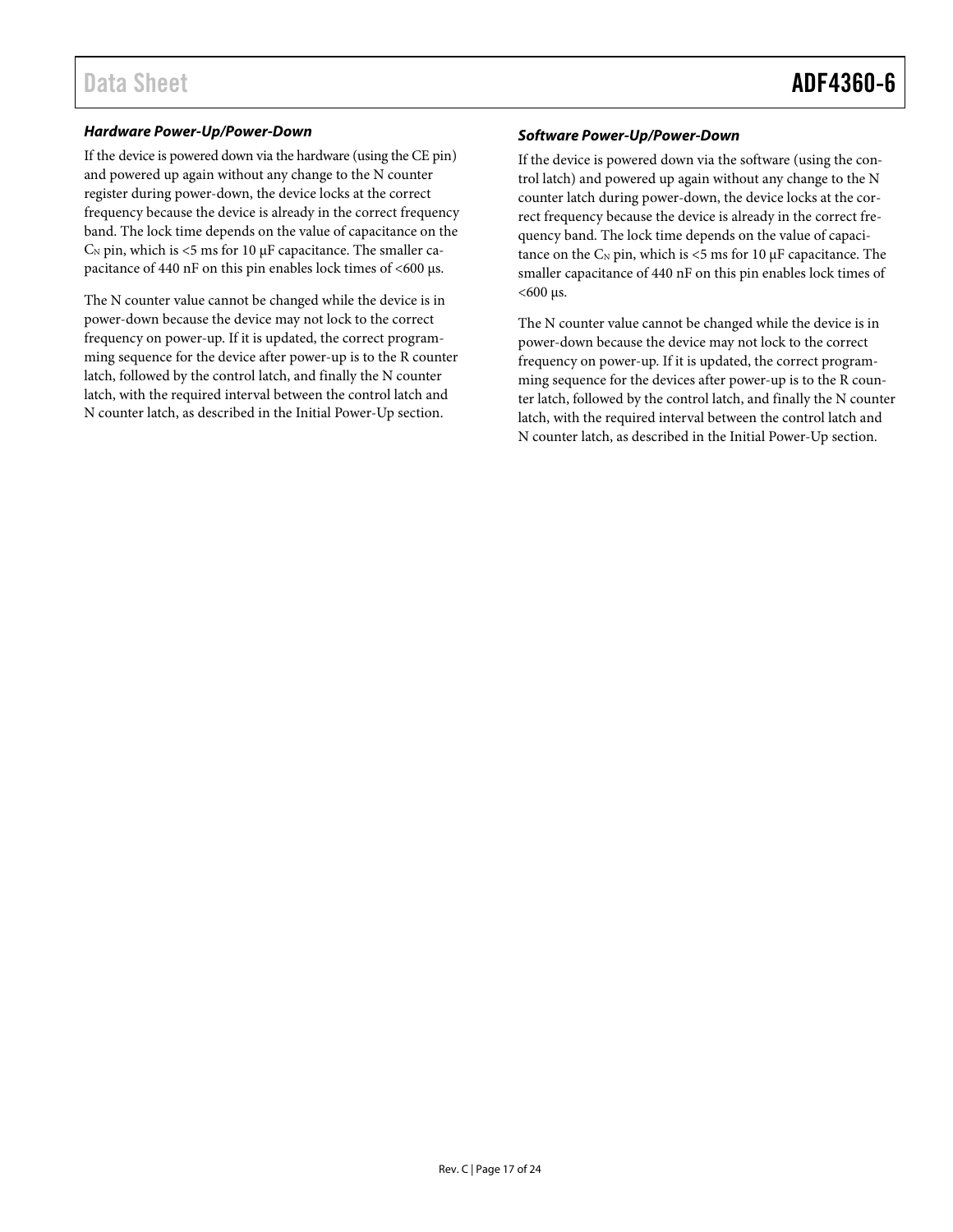# <span id="page-17-0"></span>**CONTROL LATCH**

With  $(C2, C1) = (0, 0)$ , the control latch is programmed[. Table 7](#page-12-0) shows the input data format for programming the control latch.

## *Prescaler Value*

In th[e ADF4360-6,](http://www.analog.com/adf4360-6?doc=adf4360-6.pdf) P2 and P1 in the control latch set the prescaler values.

### *Power-Down*

DB21 (PD2) and DB20 (PD1) provide programmable powerdown modes.

In the programmed asynchronous power-down, the device powers down immediately after latching a 1 into Bit PD1, with the condition that PD2 has been loaded with a 0. In the programmed synchronous power-down, the device power-down is gated by the charge pump to prevent unwanted frequency jumps. Once the power-down is enabled by writing a 1 into Bit PD1 (on the condition that a 1 has also been loaded to PD2), the device goes into power-down on the second rising edge of the R counter output, after LE goes high. When the CE pin is low, the device is immediately disabled regardless of the state of PD1 or PD2.

When a power-down is activated (either synchronous or asynchronous mode), the following events occur:

- All active dc current paths are removed.
- The R, N, and timeout counters are forced to their load state conditions.
- The charge pump is forced into three-state mode.
- The digital lock detect circuitry is reset.
- The RF outputs are debiased to a high impedance state.
- The reference input buffer circuitry is disabled.
- The input register remains active and capable of loading and latching data.

## *Charge Pump Currents*

CPI3, CPI2, and CPI1 in th[e ADF4360-6](http://www.analog.com/adf4360-6?doc=adf4360-6.pdf) determine Current Setting 1.

CPI6, CPI5, and CPI4 determine Current Setting 2. See the truth table in [Table 7.](#page-12-0)

## *Output Power Level*

Bits PL1 and PL2 set the output power level of the VCO. See the truth table in [Table 7](#page-12-0)

## *Mute-Till-Lock Detect*

DB11 of the control latch in th[e ADF4360-6](http://www.analog.com/adf4360-6?doc=adf4360-6.pdf) is the mute-till-lock detect bit. This function, when enabled, ensures that the RF outputs are not switched on until the PLL is locked.

#### *CP Gain*

DB10 of the control latch in th[e ADF4360-6](http://www.analog.com/adf4360-6?doc=adf4360-6.pdf) is the charge pump gain bit. When it is programmed to 1, Current Setting 2 is used. When it is programmed to 0, Current Setting 1 is used.

#### *Charge Pump Three-State*

This bit puts the charge pump into three-state mode when programmed to a 1. It should be set to 0 for normal operation.

## *Phase Detector Polarity*

The PDP bit in the [ADF4360-6](http://www.analog.com/adf4360-6?doc=adf4360-6.pdf) sets the phase detector polarity. The positive setting enabled by programming a 1 is used when using the on-chip VCO with a passive loop filter or with an active noninverting filter. It can also be set to 0, which is required if an active inverting loop filter is used.

## *MUXOUT Control*

The on-chip multiplexer is controlled by M3, M2, and M1. See the truth table in [Table 7.](#page-12-0)

## *Counter Reset*

DB4 is the counter reset bit for th[e ADF4360-6.](http://www.analog.com/adf4360-6?doc=adf4360-6.pdf) When this is 1, the R counter and the A, B counters are reset. For normal operation, this bit should be 0.

#### *Core Power Level*

PC1 and PC2 set the power level in the VCO core. The recommended setting is 10 mA. See the truth table in [Table 7.](#page-12-0)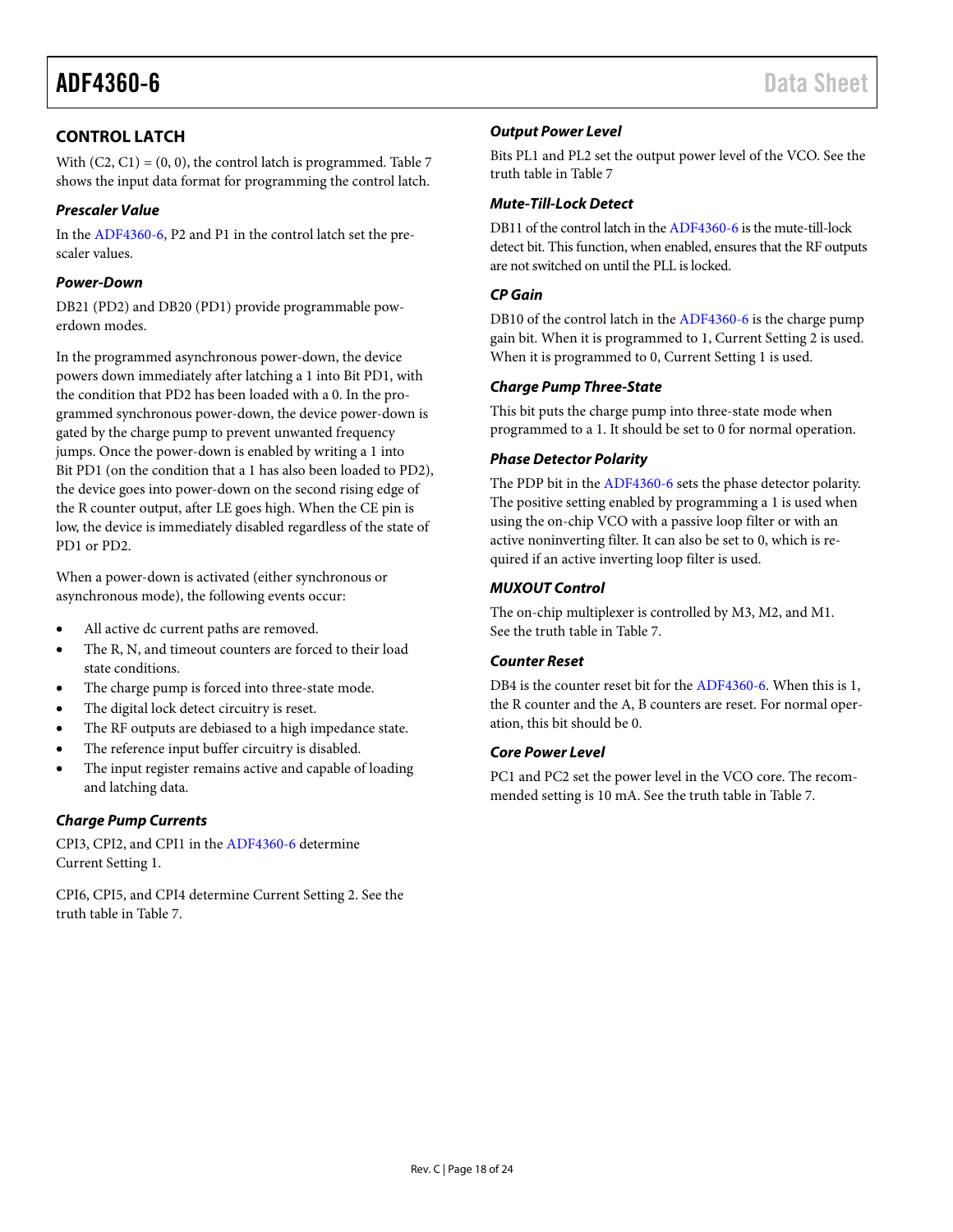# <span id="page-18-0"></span>**N COUNTER LATCH**

With  $(C2, C1) = (1, 0)$ , the N counter latch is programmed. [Table 8](#page-13-0) shows the input data format for programming the N counter latch.

## *A Counter Latch*

A5 to A1 program the 5-bit A counter. The divide range is 0 (00000) to 31 (11111).

## *Reserved Bits*

DB7 is a spare bit that is reserved. It should be programmed to 0.

# *B Counter Latch*

B13 to B1 program the B counter. The divide range is 3 (00.....0011) to 8191 (11....111).

## *Overall Divide Range*

The overall divide range is defined by  $((P \times B) + A)$ , where P is the prescaler value.

# *CP Gain*

DB21 of the N counter latch in the [ADF4360-6](http://www.analog.com/adf4360-6?doc=adf4360-6.pdf) is the charge pump gain bit. When this is programmed to 1, Current Setting 2 is used. When programmed to 0, Current Setting 1 is used. This bit can also be programmed through DB10 of the control latch. The bit always reflects the latest value written to it, whether this is through the control latch or the N counter latch.

## *Divide-by-2*

DB22 is the divide-by-2 bit. When set to 1, the output divide-by-2 function is chosen. When it is set to 0, normal operation occurs.

## *Divide-by-2 Select*

DB23 is the divide-by-2 select bit. When programmed to 1, the divide-by-2 output is selected as the prescaler input. When set to 0, the fundamental is used as the prescaler input. For example, using the output divide-by-2 feature and a PFD frequency of 200 kHz, the user needs a value of  $N = 5,500$  to generate 550 MHz. With the divide-by-2 select bit high, the user may  $keep N = 2,750.$ 

# <span id="page-18-1"></span>**R COUNTER LATCH**

With  $(C2, C1) = (0, 1)$ , the R counter latch is programmed. [Table 9](#page-14-0) shows the input data format for programming the R counter latch.

### *R Counter*

R1 to R14 set the counter divide ratio. The divide range is 1 (00......001) to 16383 (111......111).

### *Antibacklash Pulse Width*

DB16 and DB17 set the antibacklash pulse width.

#### *Lock Detect Precision*

DB18 is the lock detect precision bit. This bit sets the number of reference cycles with less than 15 ns phase error for entering the locked state. With LDP at 1, five cycles are taken; with LDP at 0, three cycles are taken.

#### *Test Mode Bit*

DB19 is the test mode bit (TMB) and should be set to 0. With TMB = 0, the contents of the test mode latch are ignored and normal operation occurs as determined by the contents of the control latch, R counter latch, and N counter latch. Note that test modes are for factory testing only and should not be programmed by the user.

#### *Band Select Clock*

These bits set a divider for the band select logic clock input. The output of the R counter is by default the value used to clock the band select logic, but if this value is too high (>1 MHz), a divider can be switched on to divide the R counter output to a smaller value (se[e Table 9\)](#page-14-0).

## *Reserved Bits*

DB23 to DB22 are spare bits that are reserved. They should be programmed to 0.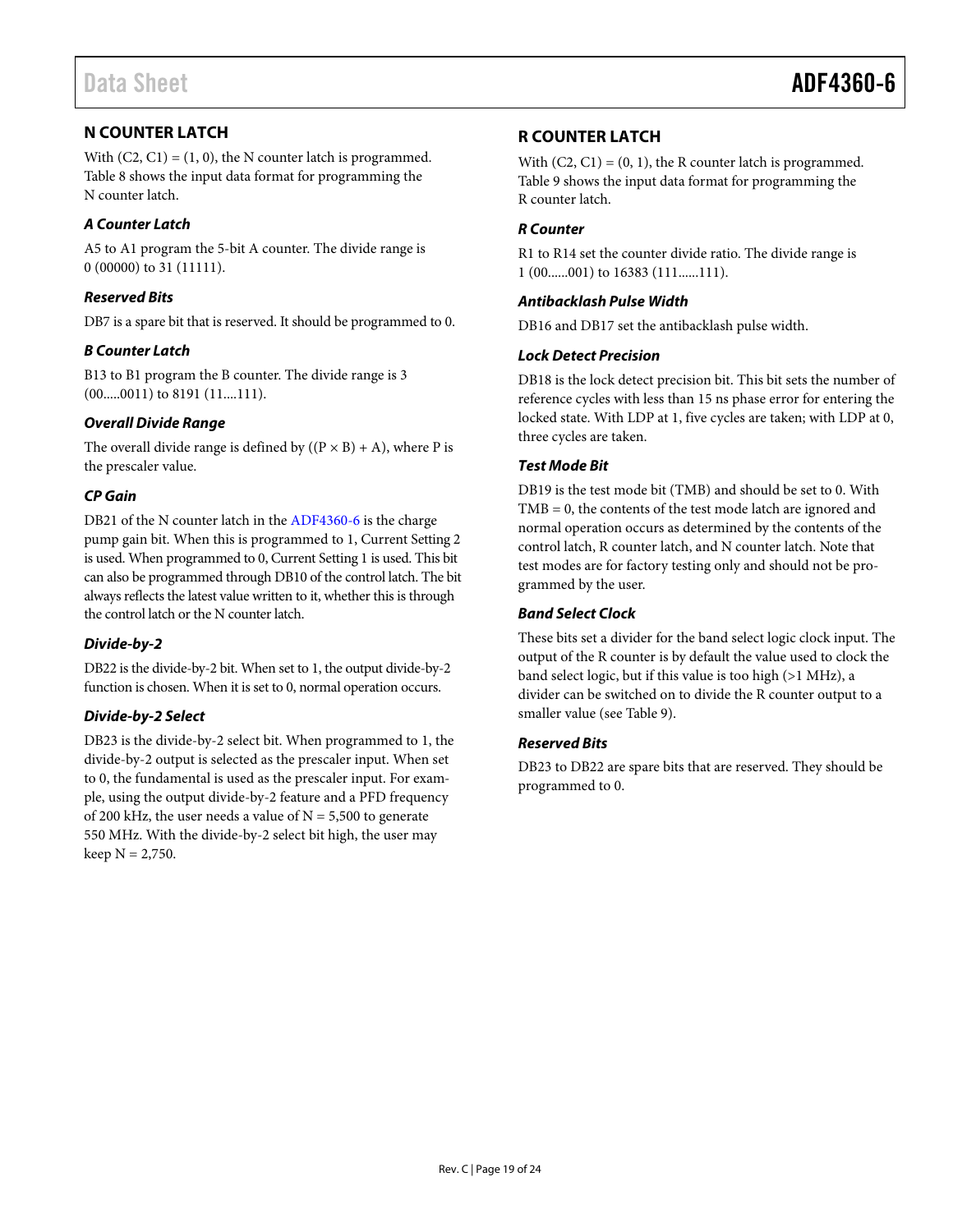# <span id="page-19-0"></span>APPLICATIONS INFORMATION

# <span id="page-19-1"></span>**DIRECT CONVERSION MODULATOR**

Direct conversion architectures are increasingly being used to implement base station transmitters[. Figure 17](#page-19-2) shows how Analog Devices, Inc., devices can be used to implement such a system.

The circuit block diagram shows the [AD9761](http://www.analog.com/ad9761?doc=adf4360-6.pdf) TxDAC® being used with the [AD8349.](http://www.analog.com/ad8349?doc=adf4360-6.pdf) The use of dual integrated DACs, such as the [AD9761](http://www.analog.com/ad9761?doc=adf4360-6.pdf) with its specified ±0.02 dB and ±0.004 dB gain and offset matching characteristics, ensures minimum error contribution (over temperature) from this portion of the signal chain.

The local oscillator is implemented using the [ADF4360-6.](http://www.analog.com/adf4360-6?doc=adf4360-6.pdf) The low-pass filter was designed usin[g ADIsimPLL™](http://www.analog.com/ADIsimPLL?doc=ADF4360-6.pdf) for a channel spacing of 200 kHz and an open-loop bandwidth of 10 kHz.

The LO ports of the [AD8349](http://www.analog.com/ad8349?doc=adf4360-6.pdf) can be driven differentially from the complementary RF<sub>OUT</sub>A and RF<sub>OUT</sub>B outputs of th[e ADF4360-6.](http://www.analog.com/adf4360-6?doc=adf4360-6.pdf) This gives better performance than a single-ended LO driver and eliminates the often necessary use of a balun to convert from a single-ended LO input to the more desirable differential LO inputs for th[e AD8349.](http://www.analog.com/ad8349?doc=adf4360-6.pdf) The typical rms phase noise (100 Hz to 100 kHz) of the LO in this configuration is 1.07°.

The [AD8349](http://www.analog.com/ad8349?doc=adf4360-6.pdf) accepts LO drive levels from −10 dBm to 0 dBm. The optimum LO power can be software programmed on the [ADF4360-6,](http://www.analog.com/adf4360-6?doc=adf4360-6.pdf) which allows levels from −13.5 dBm to −4.5 dBm from each output.

The RF output is designed to drive a 50  $\Omega$  load but must be accoupled, as shown in [Figure 17.](#page-19-2) If the I and Q inputs are driven in quadrature by 2 V p-p signals, the resulting output power from the modulator is approximately 2 dBm.



<span id="page-19-2"></span>*Figure 17. Direct Conversion Modulator*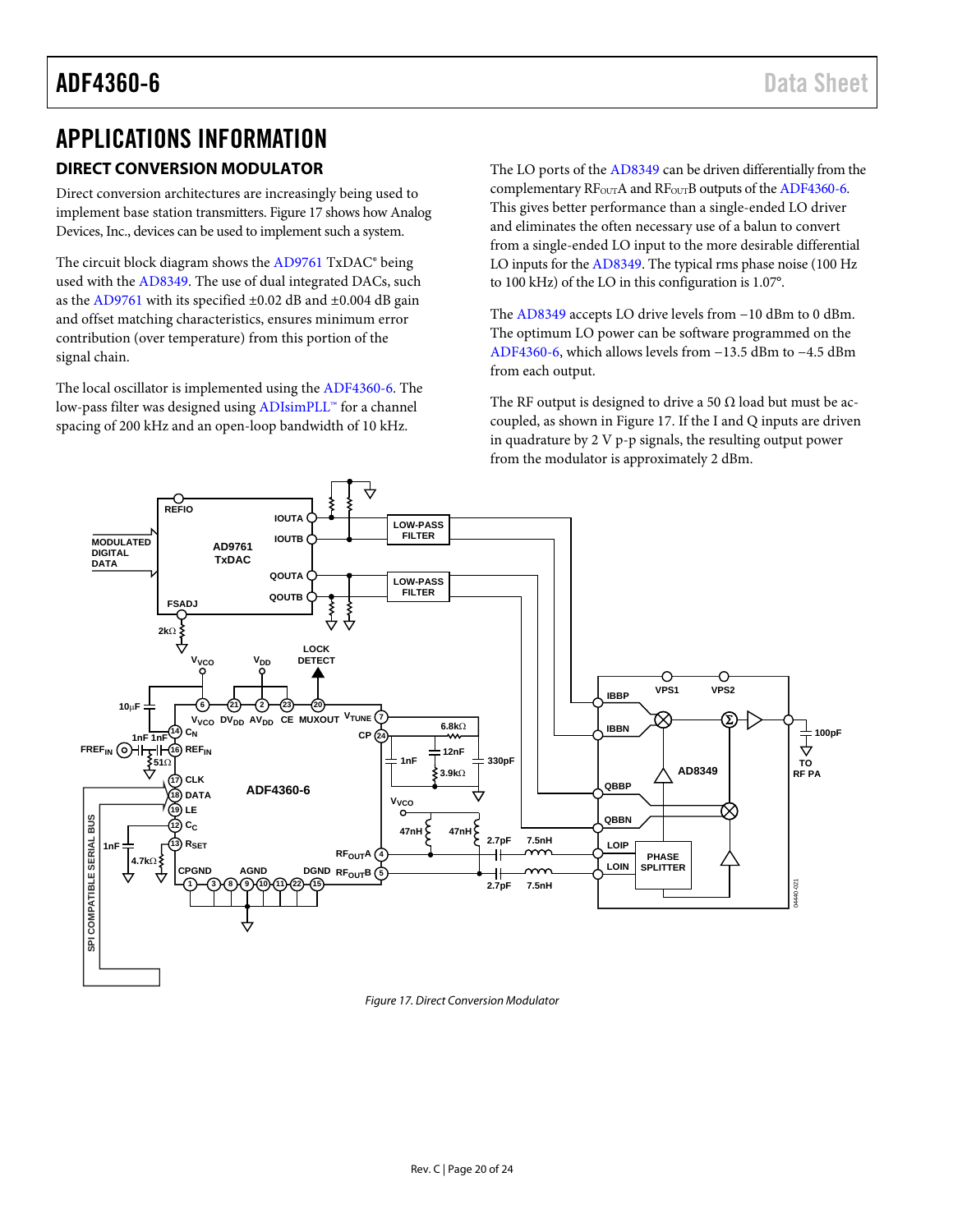# <span id="page-20-0"></span>**FIXED FREQUENCY LO**

[Figure 18 s](#page-20-2)hows th[e ADF4360-6](http://www.analog.com/adf4360-6?doc=adf4360-6.pdf) used as a fixed frequency LO at 1.08 GHz. The low-pass filter was designed using [ADIsimPLL](http://www.analog.com/ADIsimPLL?doc=ADF4360-6.pdf) for a channel spacing of 8 MHz and an open-loop bandwidth of 40 kHz. The maximum PFD frequency of th[e ADF4360-6](http://www.analog.com/adf4360-6?doc=adf4360-6.pdf) is 8 MHz. Because using a larger PFD frequency allows the use of a smaller N, the in-band phase noise is reduced to as low as possible, –102 dBc/Hz. The 40 kHz bandwidth is chosen to be just greater than the point at which the open-loop phase noise of the VCO is –102 dBc/Hz, thus giving the best possible integrated noise. The typical rms phase noise (100 Hz to 100 kHz) of the LO in this configuration is 0.3°. The reference frequency is from a 16 MHz TCXO from Fox; thus, an R value of 2 is programmed. Taking into account the high PFD frequency and its effect on the band select logic, the band select clock divider is enabled. In this case, a value of 8 is chosen. A very simple pull-up resistor and dc blocking capacitor complete the RF output stage.



## <span id="page-20-2"></span><span id="page-20-1"></span>**INTERFACING**

The [ADF4360-6 h](http://www.analog.com/adf4360-6?doc=adf4360-6.pdf)as a simple SPI®-compatible serial interface for writing to the device. CLK, DATA, and LE control the data transfer. When LE goes high, the 24 bits that have been clocked into the appropriate register on each rising edge of CLK are transferred to the appropriate latch. Se[e Figure 2 f](#page-4-1)or the timing diagram and [Table 5](#page-9-4) for the latch truth table.

The maximum allowable serial clock rate is 20 MHz. This means that the maximum update rate possible is 833 kHz or one update every 1.2 μs. This is certainly more than adequate for systems that have typical lock times in hundreds of microseconds.

### **[ADuC812 I](http://www.analog.com/aduc812?doc=adf4360-6.pdf)nterface**

[Figure 19 s](#page-20-3)hows the interface between th[e ADF4360-6](http://www.analog.com/adf4360-6?doc=adf4360-6.pdf) and the [ADuC812 M](http://www.analog.com/aduc812?doc=adf4360-6.pdf)icroConverter®. Because th[e ADuC812 i](http://www.analog.com/aduc812?doc=adf4360-6.pdf)s based on an 8051 core, this interface can be used with any 8051 based microcontroller. The MicroConverter is set up for SPI master mode with CPHA = 0. To initiate the operation, the I/O port driving LE is brought low. Each latch of th[e ADF4360-6](http://www.analog.com/adf4360-6?doc=adf4360-6.pdf) needs a 24-bit word, which is accomplished by writing three 8-bit bytes from the MicroConverter to the device. After the third byte has been written, the LE input should be brought high to complete the transfer.



Figure 19. ADuC812 t[o ADF4360-6 I](http://www.analog.com/adf4360-6?doc=adf4360-6.pdf)nterface

<span id="page-20-3"></span>Input/output port lines on the [ADuC812 a](http://www.analog.com/aduc812?doc=adf4360-6.pdf)re also used to control powerdown (CE input) and detect lock (MUXOUT configured as lock detect and polled by the port input). When operating in the described mode, the maximum SCLOCK rate of the [ADuC812 i](http://www.analog.com/aduc812?doc=adf4360-6.pdf)s 4 MHz. This means that the maximum rate at which the output frequency can be changed is 166 kHz.

#### **[ADSP-2181 I](http://www.analog.com/adsp-2181?doc=adf4360-0.pdf)nterface**

[Figure 20 s](#page-20-4)hows the interface between th[e ADF4360-6](http://www.analog.com/adf4360-6?doc=adf4360-6.pdf) and the [ADSP-2181 d](http://www.analog.com/adsp-2181?doc=adf4360-0.pdf)igital signal processor. Th[e ADF4360-6](http://www.analog.com/adf4360-6?doc=adf4360-6.pdf) needs a 24-bit serial word for each latch write. The easiest way to accomplish this using the [ADSP-2181 f](http://www.analog.com/adsp-2181?doc=adf4360-0.pdf)amily is to use the autobuffered transmit mode of operation with alternate framing. This provides a means for transmitting an entire block of serial data before an interrupt is generated.



Figure 20[. ADSP-2181 t](http://www.analog.com/adsp-2181?doc=adf4360-0.pdf)[o ADF4360-6 I](http://www.analog.com/adf4360-6?doc=adf4360-6.pdf)nterface

<span id="page-20-4"></span>Set up the word length for 8 bits and use three memory locations for each 24-bit word. To program each 24-bit latch, store the 8-bit bytes, enable the autobuffered mode, and write to the transmit register of the DSP. This last operation initiates the autobuffer transfer.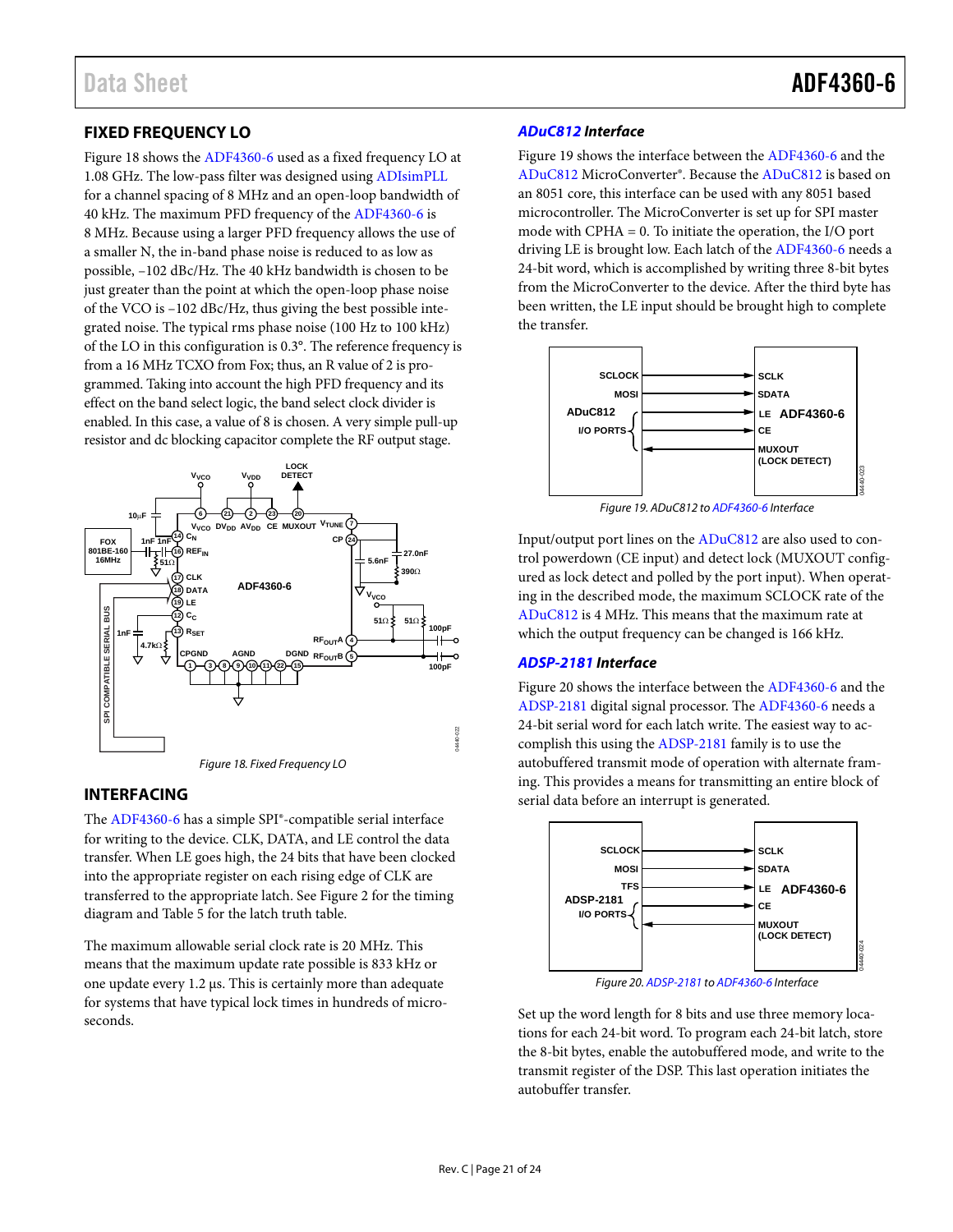# <span id="page-21-0"></span>**PCB DESIGN GUIDELINES FOR CHIP SCALE PACKAGE**

The leads on the chip scale package (CP-24) are rectangular. The printed circuit board pad for these should be 0.1 mm longer than the package lead length and 0.05 mm wider than the package lead width. The lead should be centered on the pad to ensure that the solder joint size is maximized.

The bottom of the chip scale package has a central thermal pad. The thermal pad on the printed circuit board should be at least as large as this exposed pad. On the printed circuit board, there should be a clearance of at least 0.25 mm between the thermal pad and the inner edges of the pad pattern to ensure that shorting is avoided.

Thermal vias may be used on the printed circuit board thermal pad to improve thermal performance of the package. If vias are used, they should be incorporated into the thermal pad at a 1.2 mm pitch grid. The via diameter should be between 0.3 mm and 0.33 mm, and the via barrel should be plated with 1 ounce of copper to plug the via.

The user should connect the printed circuit thermal pad to AGND. This is internally connected to AGND.

# <span id="page-21-1"></span>**OUTPUT MATCHING**

There are a number of ways to match the output of th[e ADF4360-6](http://www.analog.com/adf4360-6?doc=adf4360-6.pdf) for optimum operation; the most basic is to use a 50  $\Omega$  resistor to  $V_{VCO}$ . A dc bypass capacitor of 100 pF is connected in series as shown i[n Figure 21.](#page-21-2) Because the resistor is not frequency dependent, this provides a good broadband match. The output power in this circuit typically gives −4.5 dBm output power into a 50 Ω load.



*Figure 21. Simpl[e ADF4360-6](http://www.analog.com/adf4360-6?doc=adf4360-6.pdf) Output Stage*

<span id="page-21-2"></span>A better solution is to use a shunt inductor (acting as an RF choke) to V<sub>VCO</sub>. This gives a better match and, therefore, more output power. Additionally, a series inductor is added after the dc bypass capacitor to provide a resonant LC circuit. This tunes the oscillator output and provides approximately 10 dB additional rejection of the second harmonic. The shunt inductor needs to be a relatively high value (>40 nH).

Experiments have shown that the circuit shown in [Figure 22](#page-21-3) provides an excellent match to 50  $\Omega$  over the operating range of the [ADF4360-6.](http://www.analog.com/adf4360-6?doc=adf4360-6.pdf) This gives approximately −3 dBm output power across the frequency range of th[e ADF4360-6.](http://www.analog.com/adf4360-6?doc=adf4360-6.pdf) Both single-ended architectures can be examined using th[e EV-ADF4360-6EB1Z](http://www.analog.com/adf4360-6?doc=adf4360-6.pdf) evaluation board.



*Figure 22. Optimu[m ADF4360-6](http://www.analog.com/adf4360-6?doc=adf4360-6.pdf) Output Stage* 

<span id="page-21-3"></span>If the user does not need the differential outputs available on the [ADF4360-6,](http://www.analog.com/adf4360-6?doc=adf4360-6.pdf) the user may either terminate the unused output or combine both outputs using a balun. The circuit i[n Figure 23](#page-21-4) shows how best to combine the outputs.



*Figure 23. Balun for Combinin[g ADF4360-6](http://www.analog.com/adf4360-6?doc=adf4360-6.pdf) RF Outputs*

<span id="page-21-4"></span>The circuit i[n Figure 23](#page-21-4) is a lumped-lattice-type LC balun. It is designed for a center frequency of 1.15 GHz and outputs 5.0 dBm at this frequency. The series 6.8 nH inductor is used to tune out any parasitic capacitance due to the board layout from each input, and the remainder of the circuit is used to shift the output of one RF input by +90° and the second by −90°, thus combining the two. The action of the 7.5 nH inductor and the 2.7 pF capacitor accomplishes this. The 47 nH is used to provide an RF choke to feed the supply voltage, and the 10 pF capacitor provides the necessary dc block. To ensure good RF performance, the circuits in [Figure 22](#page-21-3) an[d Figure 23](#page-21-4) are implemented with Coilcraft 0402/0603 inductors and AVX 0402 thin-film capacitors.

Alternatively, instead of the LC balun shown in [Figure 23,](#page-21-4) both outputs may be combined using a 180° rat-race coupler.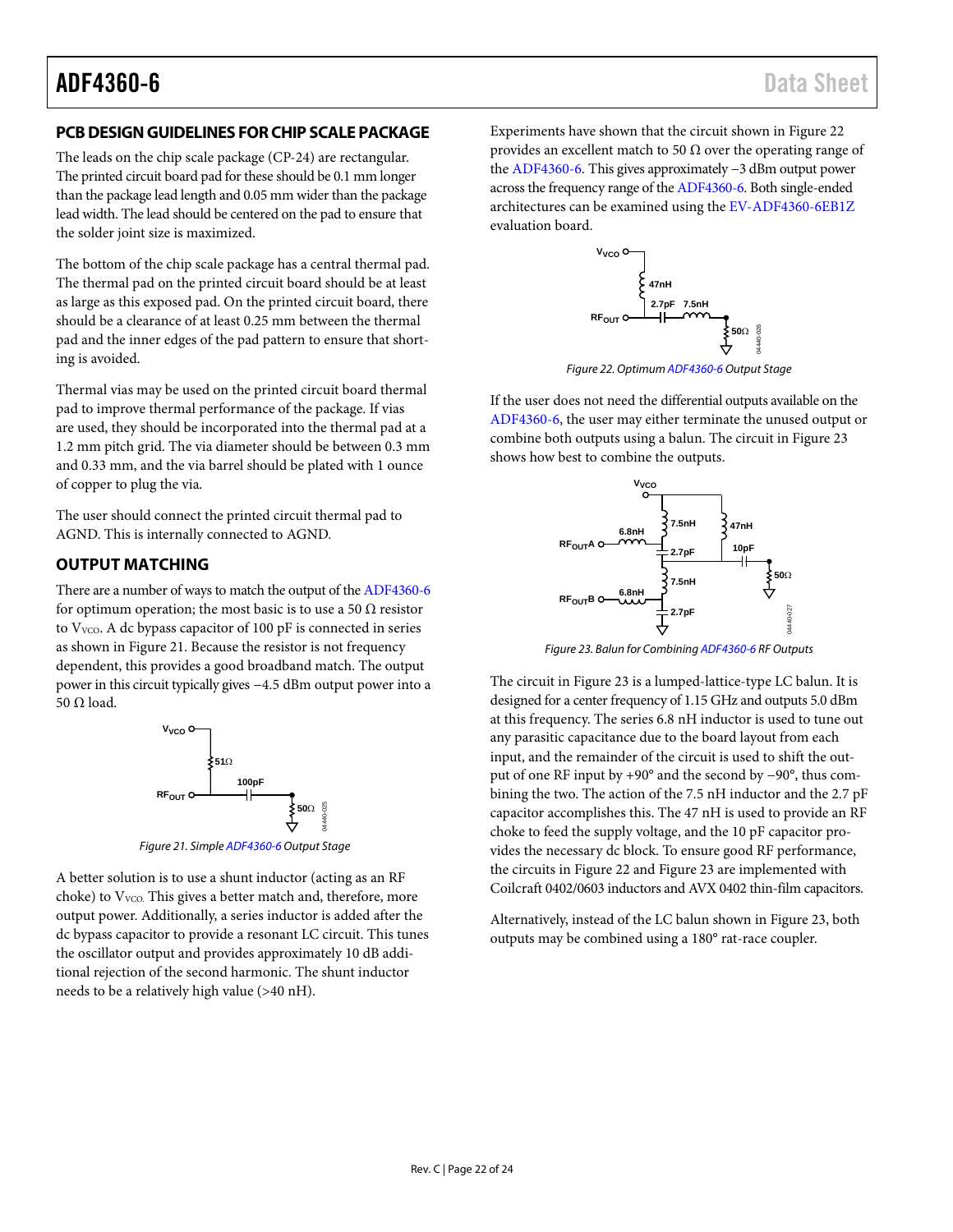# <span id="page-22-0"></span>OUTLINE DIMENSIONS



#### <span id="page-22-1"></span>**ORDERING GUIDE**

| Model <sup>1</sup> | <b>Temperature Range</b>           | <b>Freguency Range</b> | <b>Package Description</b>                    | <b>Package Option</b> |
|--------------------|------------------------------------|------------------------|-----------------------------------------------|-----------------------|
| ADF4360-6BCPZ      | $-40^{\circ}$ C to $+85^{\circ}$ C | 1050 MHz to 1250 MHz   | 24-Lead Lead Frame Chip Scale Package [LFCSP] | $CP-24-14$            |
| ADF4360-6BCPZRL7   | $-40^{\circ}$ C to $+85^{\circ}$ C | 1050 MHz to 1250 MHz   | 24-Lead Lead Frame Chip Scale Package [LFCSP] | $CP-24-14$            |
| EV-ADF4360-6EB1Z   |                                    |                        | <b>Evaluation Board</b>                       |                       |

 $1 Z =$  RoHS Compliant Part.